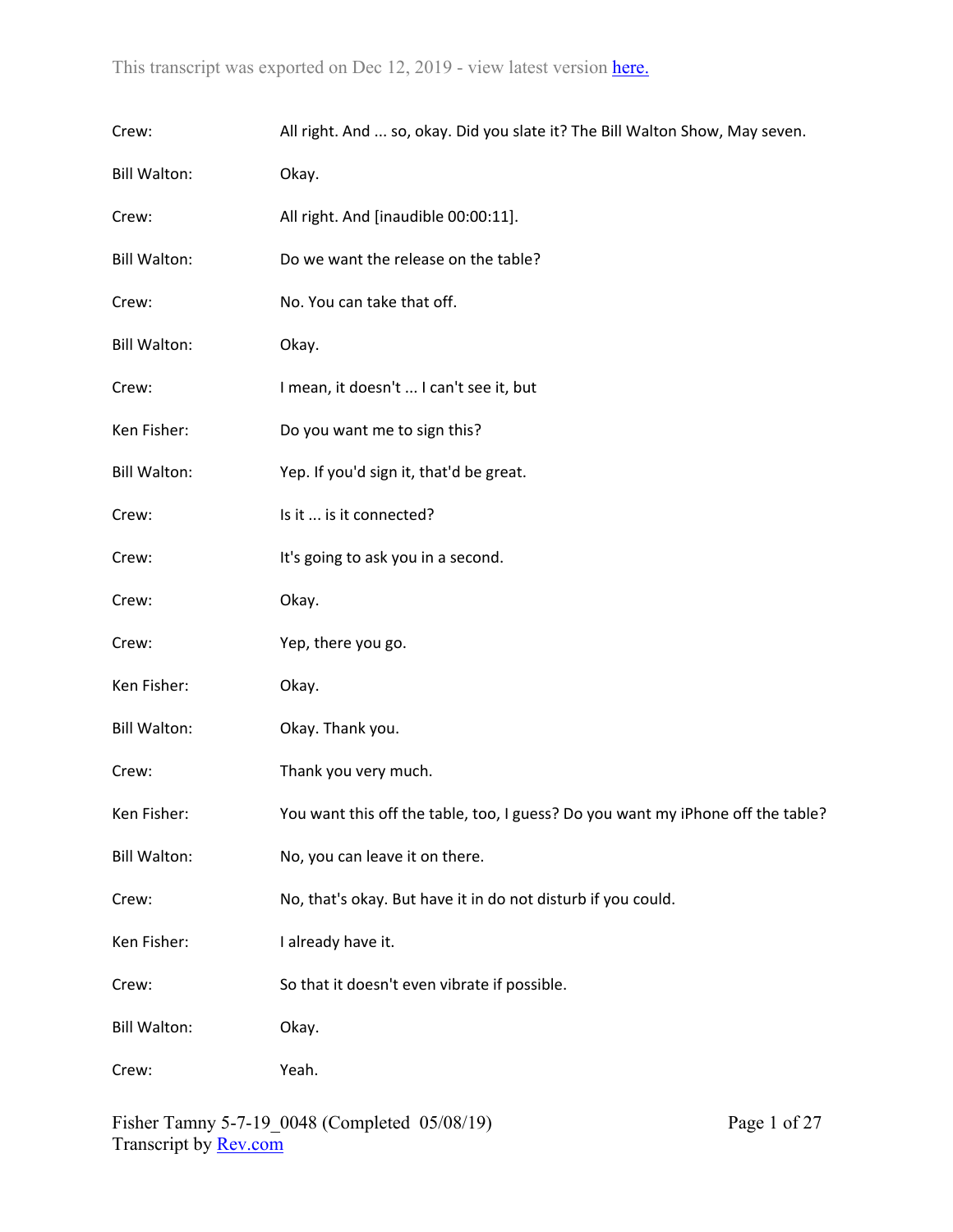| Ken Fisher:         | It won't.                                                                                                                                                                                                                                                                                                                                                                                                                                                                                                                                               |
|---------------------|---------------------------------------------------------------------------------------------------------------------------------------------------------------------------------------------------------------------------------------------------------------------------------------------------------------------------------------------------------------------------------------------------------------------------------------------------------------------------------------------------------------------------------------------------------|
| Crew:               | Okay. Good. All righty. Let's wait until people are in this position here. Okay.<br>And no looking at the cameras either. Please. Okay. Ready to go?                                                                                                                                                                                                                                                                                                                                                                                                    |
| Crew:               | Mm-hmm (affirmative).                                                                                                                                                                                                                                                                                                                                                                                                                                                                                                                                   |
| Crew:               | All right.                                                                                                                                                                                                                                                                                                                                                                                                                                                                                                                                              |
| <b>Bill Walton:</b> | Okay.                                                                                                                                                                                                                                                                                                                                                                                                                                                                                                                                                   |
| Crew:               | [inaudible] we're rolling. All right. Stand by. Quiet. Here we go. Okay. One<br>second.                                                                                                                                                                                                                                                                                                                                                                                                                                                                 |
| <b>Bill Walton:</b> | That's a look.                                                                                                                                                                                                                                                                                                                                                                                                                                                                                                                                          |
| Crew:               | Here we go.                                                                                                                                                                                                                                                                                                                                                                                                                                                                                                                                             |
| <b>Bill Walton:</b> | Typically I focus my shows on a single issue, but today I find myself with a<br>difficult, but happy problem. I've a guest and a co-host who are brilliant,<br>original, and contrarian, on a wide range of topics. Billionaire investor and<br>author Ken Fisher started with 250 dollars, and built a hundred billion dollar<br>money management firm. And to get to clue as to why he's been so successful,<br>look to some of his book's titles, The Only Three Questions That Still Count,<br>Debunkery, and Markets Never Forget (but People Do). |
| <b>Bill Walton:</b> | Also joining me today to co-host is author and economist, John Tammy, old<br>friend and many time guest. He's director of The Center for Economic Freedom<br>at FreedomWorks and is the editor of Real Clear Markets. John's contrarian<br>book titles include The End of Work and Who Needs the Fed? So, in a pit of a<br>departure, we're going to have a wide range of discussion on investing,<br>philanthropy, Donald Trump, forced management, populism, and life success<br>strategies.                                                          |
| <b>Bill Walton:</b> | A bit more about Ken Fisher. Ken founded Fisher Investments in 1979, and as<br>CEO built it into one of the world's largest money management firms. His Forbes<br>Portfolio Strategy column was the longest, continuously running column in the<br>magazine's history. He pioneered the investment analysis tool called the Price to<br>Sales Ratio, which is now a core part of financial curriculum. Ken's principal<br>hobbies are lumbering history and western conifer tree science.                                                               |
| <b>Bill Walton:</b> | Now along the way, without really aiming at it, Ken joined the Forbes 400 list as<br>the 200th richest American. Ken, John.                                                                                                                                                                                                                                                                                                                                                                                                                             |
| Ken Fisher:         | Thanks for having me here, Bill.                                                                                                                                                                                                                                                                                                                                                                                                                                                                                                                        |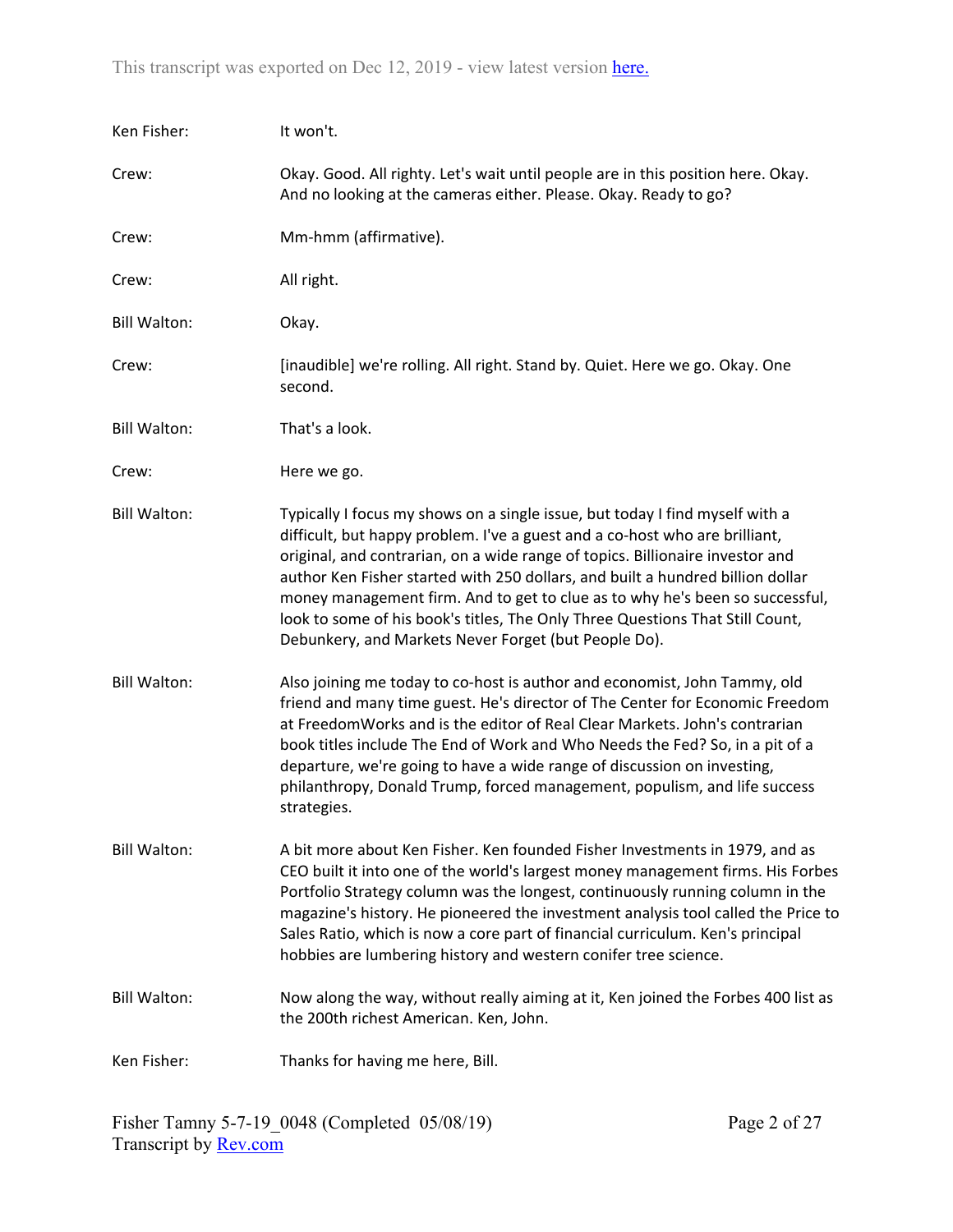| <b>Bill Walton:</b> | And John, I think you also pointed out he was the richest Forbes columnist?                                                                                                                                                                                                                                                                                                                                                                                                                                                                                                                                                                                      |
|---------------------|------------------------------------------------------------------------------------------------------------------------------------------------------------------------------------------------------------------------------------------------------------------------------------------------------------------------------------------------------------------------------------------------------------------------------------------------------------------------------------------------------------------------------------------------------------------------------------------------------------------------------------------------------------------|
| John Tamny:         | Yes. He's the  Ken's easily the richest Forbes columnist in the history of<br>writing, so.                                                                                                                                                                                                                                                                                                                                                                                                                                                                                                                                                                       |
| <b>Bill Walton:</b> | Well, you wrote a column.                                                                                                                                                                                                                                                                                                                                                                                                                                                                                                                                                                                                                                        |
| John Tamny:         | Lot's of superlatives. Yeah.                                                                                                                                                                                                                                                                                                                                                                                                                                                                                                                                                                                                                                     |
| <b>Bill Walton:</b> | All right. So, let's start with the topic on everybody's mind all the time<br>everywhere, Donald Trump. We were talking before the show, he's  I think<br>he's misperceived by a lot of people when they think that the man that people<br>see standing in front of the camera talking to sports arenas is the same guy that<br>sits in the oval office. Ken, you've got some thoughts about that.                                                                                                                                                                                                                                                               |
| Ken Fisher:         | Well, it's not really thoughts. It's just observations. Trump has a quality that<br>anyone that's actually kind of known him a little bit or more understands, which<br>is that if he's in a group like here today with us, just a few people and we're just<br>talking, he's a very different persona than the one you see if he's on television<br>or in front of a big crowd doing one of his rallies or whatever. The person that<br>you see in a private interaction, and everybody that I've ever known that's had<br>these private interactions with him knows this, is he's a good listener, is well-<br>behaved, asks great questions, and people like. |
| Ken Fisher:         | I have watched him go from that environment of a few people in that<br>conversation out the door to go see 300 people and like a light switch kind of<br>put on the Donald act. And I can't really get inside of his head and understand<br>how and why that happens, but when he walks back from that crowd, he then<br>becomes again the person that's in the room. You interviewed                                                                                                                                                                                                                                                                            |
| <b>Bill Walton:</b> | Steve Moore?                                                                                                                                                                                                                                                                                                                                                                                                                                                                                                                                                                                                                                                     |
| Ken Fisher:         | Steve Moore-                                                                                                                                                                                                                                                                                                                                                                                                                                                                                                                                                                                                                                                     |
| <b>Bill Walton:</b> | Yeah, Steve had that experience.                                                                                                                                                                                                                                                                                                                                                                                                                                                                                                                                                                                                                                 |
| Ken Fisher:         | Has had that experience.                                                                                                                                                                                                                                                                                                                                                                                                                                                                                                                                                                                                                                         |
| <b>Bill Walton:</b> | He listens.                                                                                                                                                                                                                                                                                                                                                                                                                                                                                                                                                                                                                                                      |
| Ken Fisher:         | Yes. He listens, he asks questions, he's actually thoughtful. I like to say that in<br>public he comes off as this  kind of loutish character. And I don't know this to<br>be true, this is an opinion, not a fact. I think that's a kind of a behavior that he<br>believes works for him in politics.                                                                                                                                                                                                                                                                                                                                                           |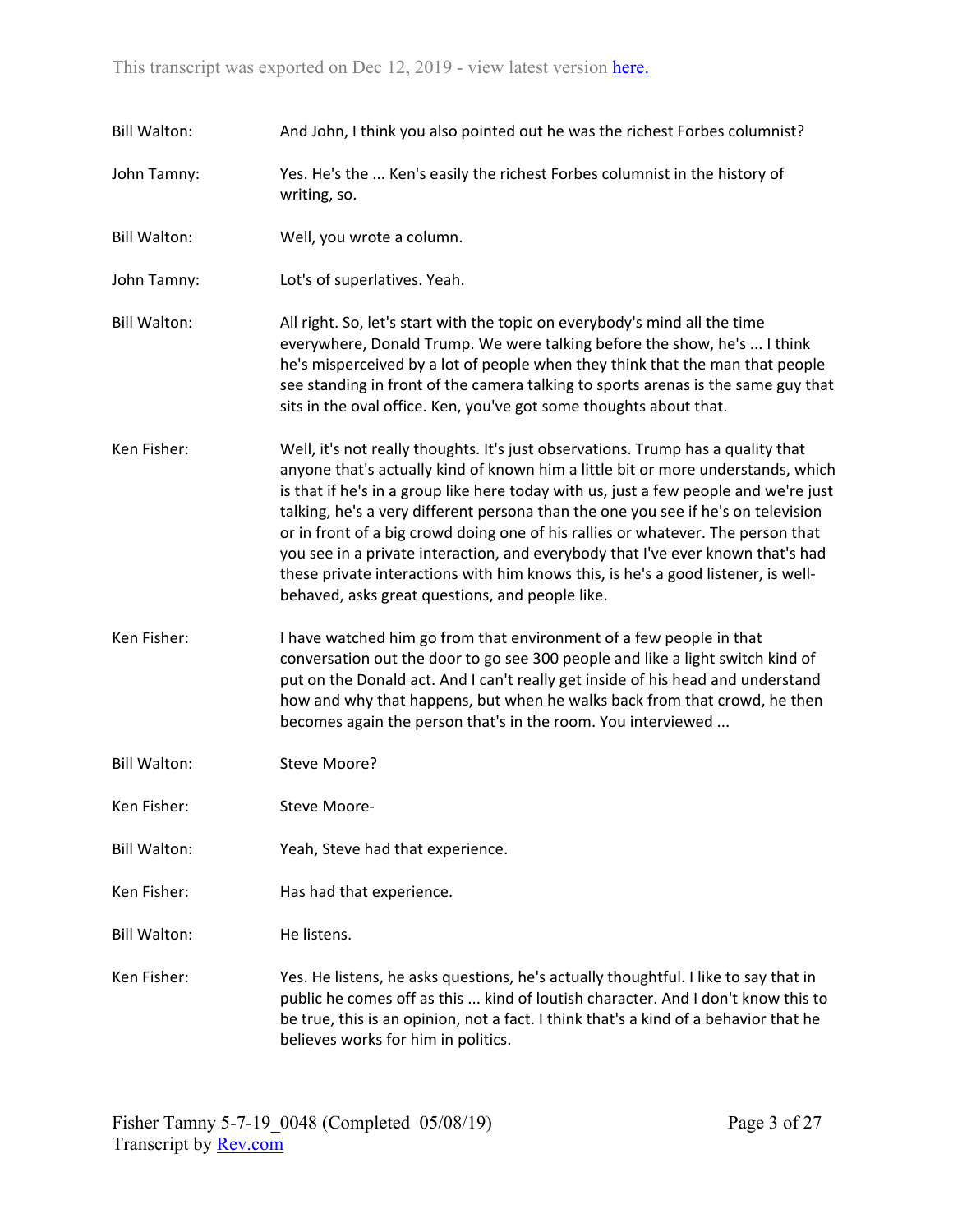| <b>Bill Walton:</b> | Well, he lights up an arena, that's for sure. Well, I had that same experience. I<br>was at a rally on the steps of the capital three years ago when  2015,<br>thousands of people around. And I knew him from a previous  from a previous<br>world of finance, and I brought up a topic and all of a sudden, the thousands of<br>people disappeared and we had a very private and intimate conversation. I<br>mean  intimate, it was  talking about a friend of ours who died recently. And<br>he was very moving about that, totally taking everything that was surrounding<br>us out of the frame and focusing just on the conversation. And then, time to go<br>on, click, bam, he's out there being the Donald. I don't know, John, what do you<br>                                                                                                                                                                                                                                    |
|---------------------|---------------------------------------------------------------------------------------------------------------------------------------------------------------------------------------------------------------------------------------------------------------------------------------------------------------------------------------------------------------------------------------------------------------------------------------------------------------------------------------------------------------------------------------------------------------------------------------------------------------------------------------------------------------------------------------------------------------------------------------------------------------------------------------------------------------------------------------------------------------------------------------------------------------------------------------------------------------------------------------------|
| John Tamny:         | Well, I'd be curious along those lines. Was that your initial reaction to Trump?<br>Did you read him as that right away? Or did it take time to see oh yeah, here's<br>the rhetoric and then there are different  results coming from  that are<br>actually very polar opposite to the rhetoric?                                                                                                                                                                                                                                                                                                                                                                                                                                                                                                                                                                                                                                                                                            |
| Ken Fisher:         | So, my perceptions of him kind of precede the mass rhetoric. And my<br>perceptions of him, and I tell this to people all the time, whether you love him<br>or hate him of which we've got lots of people who do both rather obviously,<br>you're going to be better of yourself if you just ignore everything he says in<br>public and only focus on what actually ends up happening. That is  What so<br>many people want is a president to behave in what they consider traditional<br>matters, in ways that presidents have behaved in the past.                                                                                                                                                                                                                                                                                                                                                                                                                                         |
| Ken Fisher:         | It's perfectly obvious that that's not who President Trump is, and isn't going to<br>be, and so if you take the sort of  traditional republican establishment<br>gentlemanly behavior persona that was never supposed to call anyone else a<br>name or any of those kinds of things, and you're looking for that, you're not<br>going to get it. And in reality, he's a form of an attack dog in public. And<br>whether you  You take all the tweets, if you just ignore what he says in tweets<br>and focus on what ends up happening, you're either going to like him or hate<br>him based on that stuff.                                                                                                                                                                                                                                                                                                                                                                                 |
| Ken Fisher:         | And I know this because he's told me this. I mean, he told me this before he was<br>president, that if he ended up after four years having done things that most<br>people thought of were good, he believed he'd be reelected. And he didn't<br>define exactly what all those things were, but he said, "If I end up doing things<br>that for four years most people  they're going to forget about everything other<br>than the good things." And my advice to people, whether you're somebody that<br>likes his politics or dislikes his politics, whether you're liberal or you're<br>conservative, whether your republican, whether your democrat, doesn't really<br>matter. My advice to people is ignore the tweets, because 20 years from now<br>people aren't going to be paying attention to that much, and it doesn't really<br>impact people's lives unless you want it to impact your life, and focus on what<br>the outcomes are because that's the part that really matters. |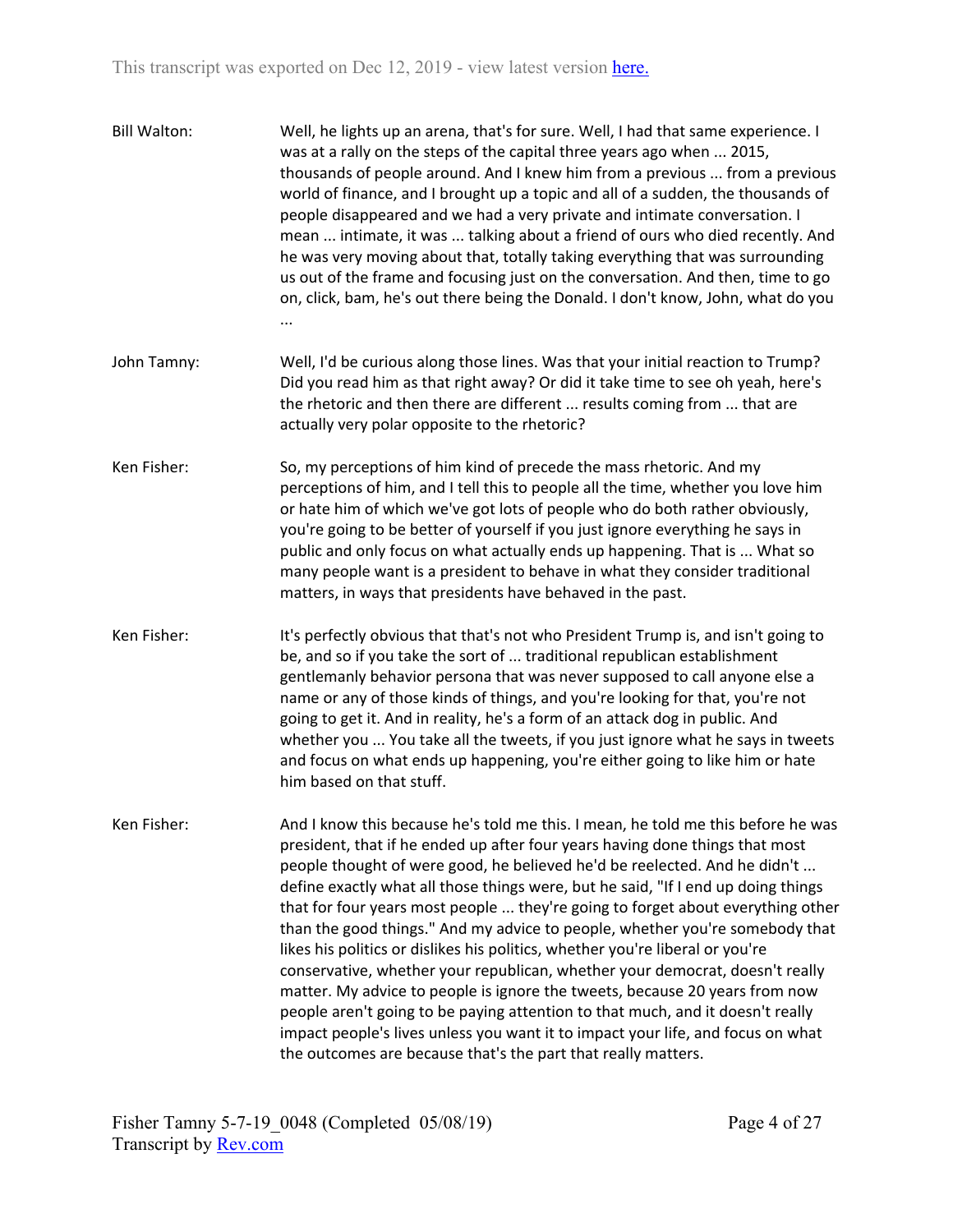Fisher Tamny 5-7-19\_0048 (Completed 05/08/19) Page 5 of 27 Bill Walton: Well ... I think somebody wrote some time ago that his enemies, they take him literally, but not seriously. And the people support him take him seriously, but not literally. And so you push past the tweets-Ken Fisher: I mostly agree with that. I think there's plenty of people that support him that say the following, and I think you know this to be true, "I wish he was like this, instead of the way he is." And my point is, I think that's a waste of time wishing. Gingrich makes this point that he calls rabbits. I don't know if you've heard the Gingrich rabbit analogy. Bill Walton: No. Ken Fisher: That Trump likes to throw out rabbits, and by that what Gingrich means is Trump throws out a rabbit, and all those people that get excited are like hounds and they can't stop themselves from chasing the rabbit and they go down chasing the rabbit down the path while that frees the president to go over here and do this, whatever it is. And that he does these things often intentionally or unintentionally, and I can't ... I don't try to predict these things. Ken Fisher: He does these things to purposefully have the hounds go chance the rabbits. Now that would include his perception of the media, that would include his perception of his opponents, he ... if you'll pardon this phrase, I mean ... he drives his opponents batshit crazy. And I believe he wants to, because when you're batshit crazy, you're not as effective. You're worked up and you're emotional, but I don't believe ... I may be wrong about this, but I don't believe AOC could be the attention grabber and that the democrats could go as far to the left as they've been going, if it were not for him driving them to believe that whatever they do doesn't matter because of the perception of the extremity of him. I believe that's a tool that he believes works to his advantage. Bill Walton: Well, and he also ... I think he uses the tweets strategically to change the subject. There'll be a media rage over a particular topic one day and then he tweets something else and then they go running off to pursue the new outrage. Ken Fisher: So, Bill, let's think about that a different way. So, I don't know that he has any particularly accurate way to do that. And he might do it well sometimes and not well other times. And if you believe that, which I believe, that is kind of like that Newt Gingrich rabbit thing, then you say to yourself, sometimes it works, sometimes it doesn't. But I don't try to predict that. I don't think there's any way to know that. He is a ... unique phenomena to date in American politics. I find it fascinating that when you actually think of the 2018 midterms, that we haven't actually seen other major candidates attempting to emulate any of his tactics. Ken Fisher: The big rallies, the social media the way he did them. I mean, his 2016 campaign had a lot of unconventional features that worked, and people don't much talk about those. The last 72 hours in Michigan were for him, a breathtaking event, [several] events I should say. And nobody anticipates those things, and I don't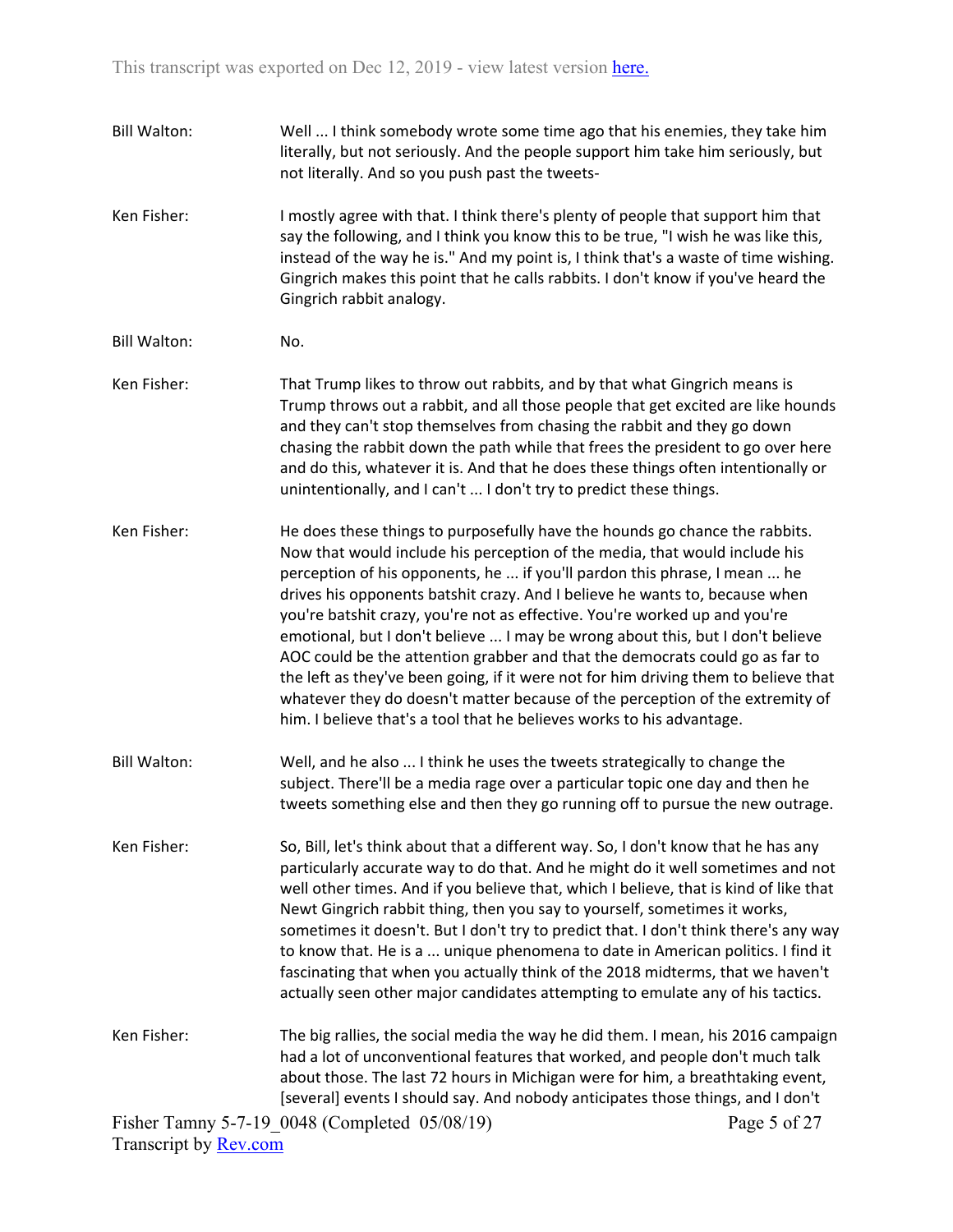see anybody else imitate those things. I find it fascinating that nobody imitates. And I go back to this point that I've said to John, which is that humans are slow to learn, and Trump's modality is sort of a new modality on the political scene in America in terms of strategy and tactics, and campaign managers and what have you are still kind of stuck in their ways.

- Ken Fisher: He's had some big successes in campaign activities that people still don't kind of say, "Gee, I wonder if I should try to do that one. That one there. I bet I could do that."
- Bill Walton: That's stylistically true, but it's also hard to imagine anybody else getting away ... or doing what he does. He's a ... 10 years, 15 years on a reality TV show gives you a certain touch that most politicians lack.
- Ken Fisher: There are a lot of people that have got the celebrity from TV and couldn't pull off that stuff.
- Bill Walton: Yeah, well that's true. But they also didn't build Trump Tower, so he's got those two things going. Yeah, John?
- John Tamny: What if Trump had run on a platform you're getting robbed by that dollar that the US Treasury's constantly weakening? Your paychecks don't stretch as far because they've got tariffs on certain goods. These regulations, you're asking the untalented to police these businesses. My question is that if he had run with his personality as a libertarian, do you think he still wins? Did the personality win-
- Ken Fisher: I don't know.
- John Tamny: ... or the policies win, I guess is my question?
- Ken Fisher: I personally believe he did a very good job in 2016 of saying, "Here are some issues where I can get people to be excited about that people for ... didn't much get excited about. And those people didn't go and vote and I can appeal." But a lot of his tactics were just brilliant. I mean, the part where in rallies he would get people to take a picture and do social media to 30 of their friends and ... you get 30,000 people there and they communicate to 30 of their friends, that's better than being on any TV show.
- Bill Walton: What's your sense of how deep his beliefs run?
- Ken Fisher: I don't know.
- Bill Walton: I ... was in the camp that thought that he had picked up the conservative playbook talking points and maybe some of the social conservative talking points, for example abortion or whatever, and was using those to get elected,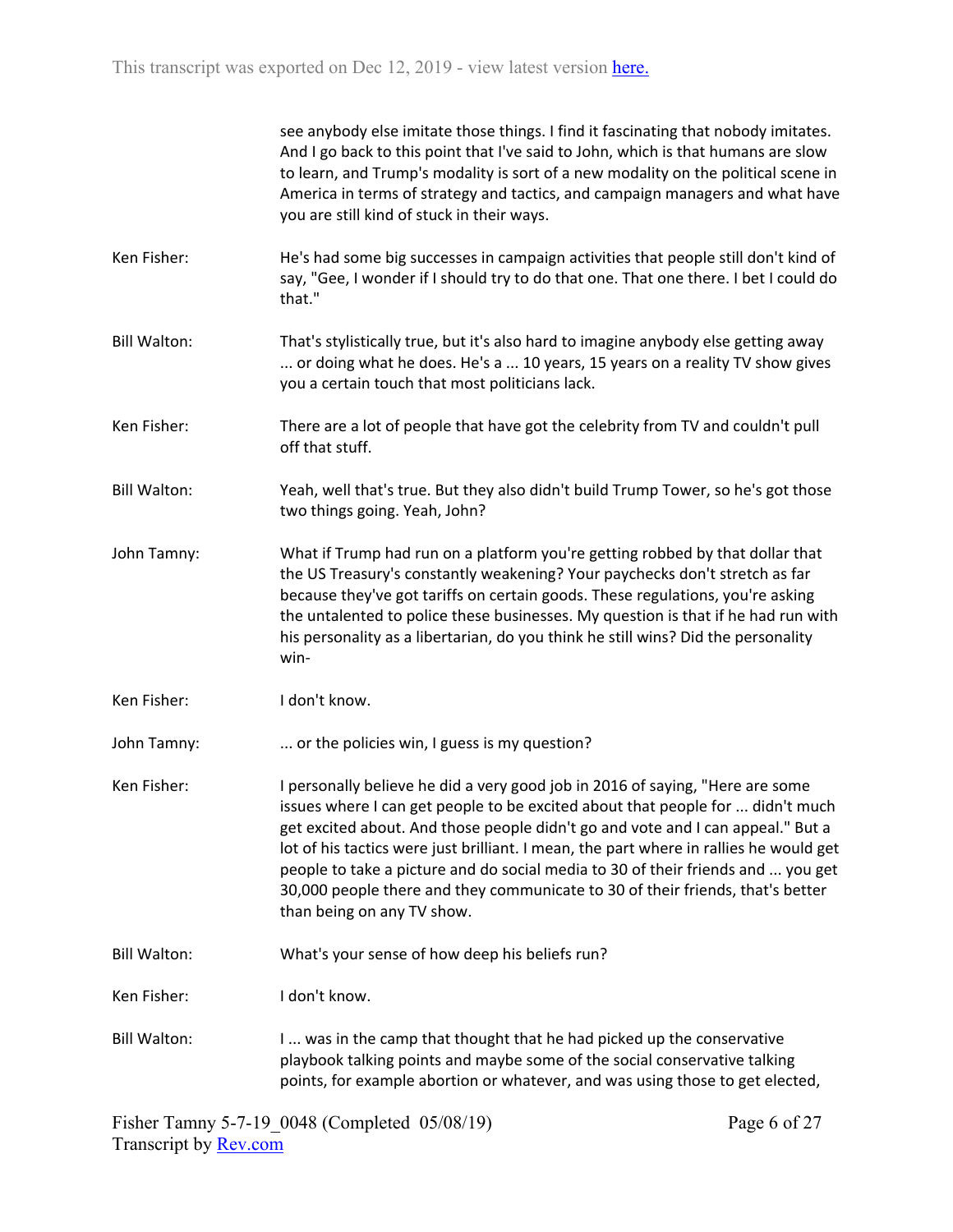but we weren't sure what would happen after he won, whether he'd stay on those policies. And it turns out he did, he has, and he's brought about all the things that he said ... not all, but a lot of the things he said he was going to do.

- Ken Fisher: I never try to predict him. I don't believe I have any capability to predict him. I believe I have an ability to observe what actually ends up happening, and that's why I don't get carried away with trying to take a tweet and then from that extrapolate to an action, because I just don't believe there's anything there.
- Bill Walton: Well, we were trying to predict him. And most of us ... weren't sure whether he was going to follow through and he has. So, I think that's something that's going to work for him in 2020.
- Ken Fisher: Well, surely that's true in this way. If you just think through the 2016 campaign, there was almost no one in congress that supported. They were all absolutely of the view that he was going to be a down ticket disaster, and in fact, he was not a down ticket disaster in 2016, and in fact, now lots of them, because of exactly what you said Bill, most of them do support him. So, he has support bases he didn't used to have.
- Ken Fisher: The question that you have to wonder when you look at 2020 in a different way, and I don't know the answer to this, is those that kind of never voted for anybody because they didn't really see a candidate that mattered to them but voted for him, do they still feel that way truly? And I don't believe you can measure that correctly. We won't find that out until 2020.
- Bill Walton: No. That's true. But ... in terms of our world, which is the investing world, I believe he's been good for markets, good for business, good for investing. What's your view?
- Ken Fisher: So people in my opinion always want to put too much blame or credit on presidents. I don't believe presidents are as important as people think they are. Do I believe they're unimportant? No. But do I believe they're as important as most people think they are? The way I view investing kind of starts at the global top down view, I don't believe that America as 23% of global GDP really can go a different direction from the rest of the world, and I believe the world tends to go in a direction, and I tend to think of almost all things global first, and that America ... the biggest and the best country, still fits into that puzzle.
- Ken Fisher: So, do I think things are going pretty darn well? Yes, but for example there's way too much focus on things like the US Central Bank, without actually getting the concept that US Central Bank is a player in a global monetary world, and that it's the global monetary world that really matters, no so much the Fed. That the Fed's a player, but it's a secondary player to the global totality. And I think people miss that, they want to put too much emphasis on the president for good or for bad.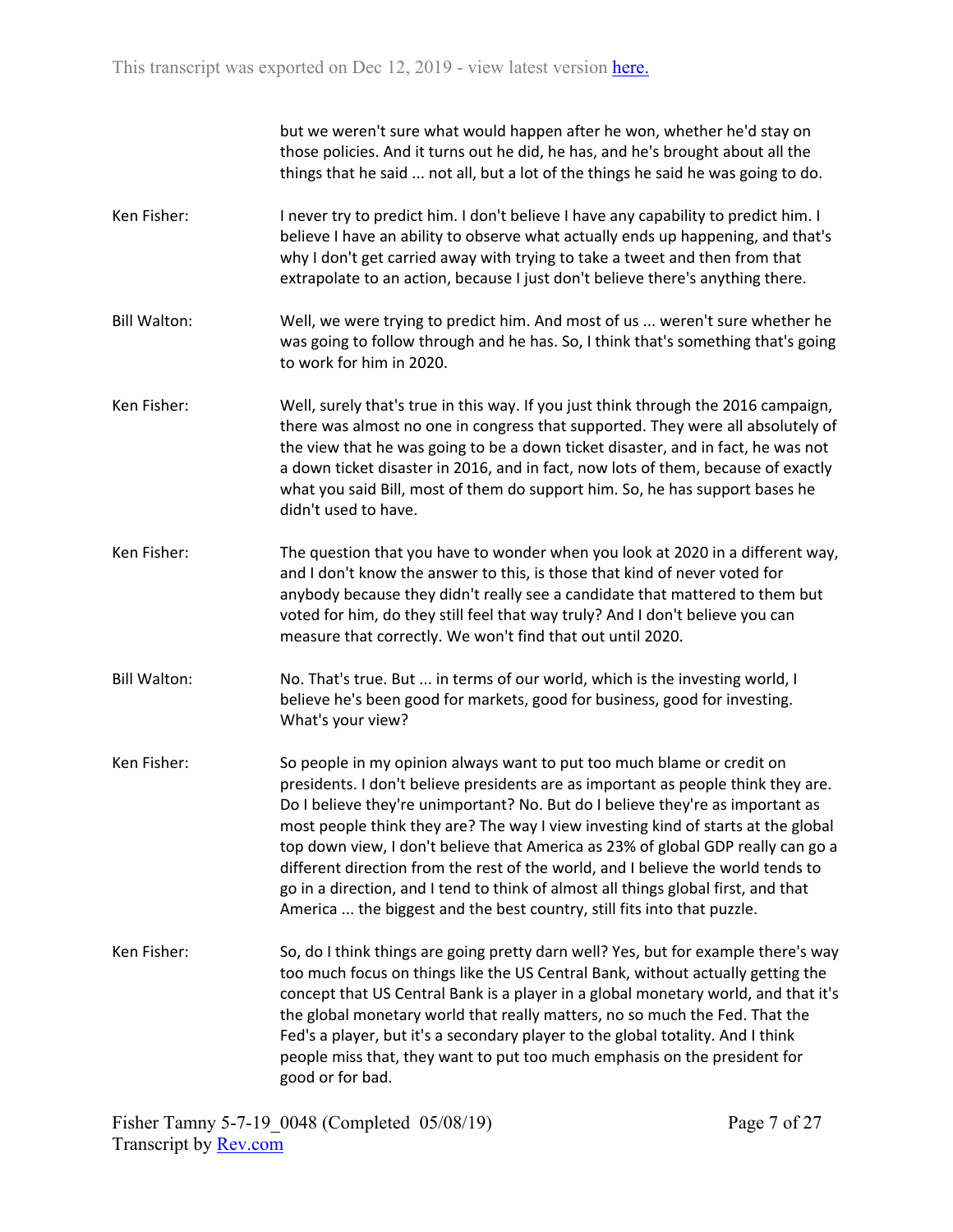| <b>Bill Walton:</b> | Well, the president does  we talked  there's monetary policy you just<br>mentioned, there's fiscal policy, tax, regulations, so on and so forth. He's done<br>some good things on taxes, not  small steps, not something large, regulation<br>he's chipping away at, he's appointed some good judges that would be<br>supported of market-                                                                                                                                                                                                                                                                   |
|---------------------|--------------------------------------------------------------------------------------------------------------------------------------------------------------------------------------------------------------------------------------------------------------------------------------------------------------------------------------------------------------------------------------------------------------------------------------------------------------------------------------------------------------------------------------------------------------------------------------------------------------|
| Ken Fisher:         | The main  if you are a conservative, the main thing you're really going to like is<br>his judicial picks, and his successful judicial picks. Part of which was set up by<br>Chuck Schumer, of course.                                                                                                                                                                                                                                                                                                                                                                                                        |
| <b>Bill Walton:</b> | Well, he helped with the  he got rid of the nuclear option or-                                                                                                                                                                                                                                                                                                                                                                                                                                                                                                                                               |
| Ken Fisher:         | Yep.                                                                                                                                                                                                                                                                                                                                                                                                                                                                                                                                                                                                         |
| <b>Bill Walton:</b> | that  Yeah.                                                                                                                                                                                                                                                                                                                                                                                                                                                                                                                                                                                                  |
| Ken Fisher:         | Without Chuck Schumer's help, Mitch McConnell couldn't have done what<br>Mitch McConnell's done, and that was of course unintentional, but the reality is,<br>at this point in time when you look at the federal benches, there's never been<br>this high a percentage of replacement by any president ever. And most<br>conservatives would say that the picks have been pretty darn good.                                                                                                                                                                                                                  |
| <b>Bill Walton:</b> | Mm-hmm (affirmative). Well, the  I think he's done something else-                                                                                                                                                                                                                                                                                                                                                                                                                                                                                                                                           |
| Ken Fisher:         | Which lasts a long time.                                                                                                                                                                                                                                                                                                                                                                                                                                                                                                                                                                                     |
| <b>Bill Walton:</b> | I think  just the rhetorical leadership he's provided for the private sector, for<br>the business community, for entrepreneurs has been terrific.                                                                                                                                                                                                                                                                                                                                                                                                                                                            |
| Ken Fisher:         | Let me-                                                                                                                                                                                                                                                                                                                                                                                                                                                                                                                                                                                                      |
| <b>Bill Walton:</b> | Because we went through eight years where entrepreneurs were told, "You<br>didn't build that."                                                                                                                                                                                                                                                                                                                                                                                                                                                                                                               |
| Ken Fisher:         | Yeah, but let me argue against the benefit of the president in that regard. An<br>awful lot, not all, but an awful lot of what you believe the president's done<br>that's good, the next president can just as quickly undo. Assuming that he has a<br>little bit of help from congress. But if we get a president that wants to go the<br>other way, all of the executive order stuff and what have you goes back the<br>other direction if they want to, if that president wants to. The president  this<br>president's done things that a conservative would like, many of which  if  Let<br>me describe- |
| John Tamny:         | It cuts both ways.                                                                                                                                                                                                                                                                                                                                                                                                                                                                                                                                                                                           |
| Ken Fisher:         | Yeah, it does.                                                                                                                                                                                                                                                                                                                                                                                                                                                                                                                                                                                               |

Fisher Tamny 5-7-19\_0048 (Completed 05/08/19) Transcript by <u>Rev.com</u>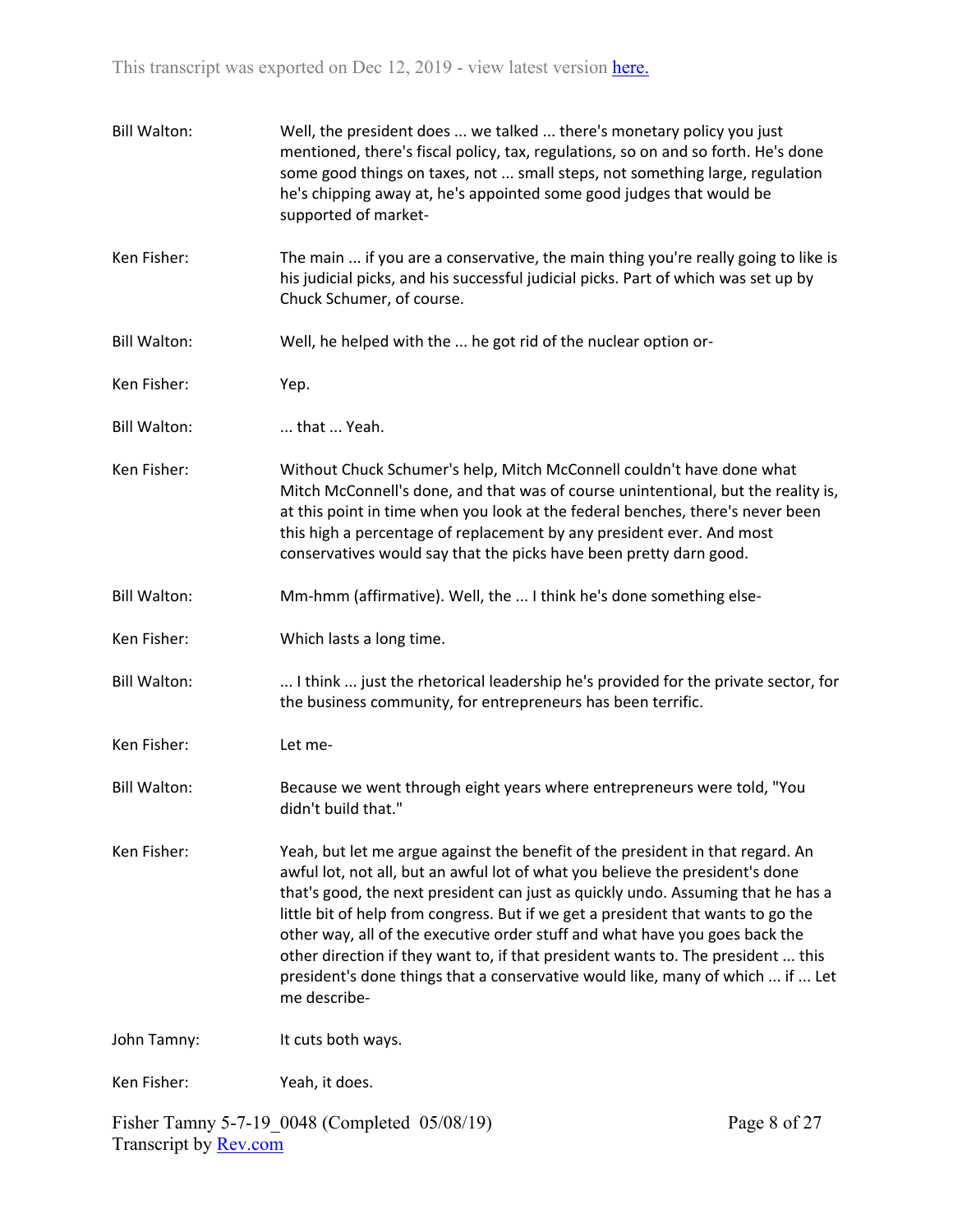- Bill Walton: Well, but ... what ... I agree. I mean, I think Richard Nixon said the problem with politics is there's no permanent victory. Is that you win one election and then you've got to go right back and fight the next one and then-
- Ken Fisher: Let's say-

Bill Walton: ... yeah, it can be undone, but-

- Ken Fisher: Let's say you're a conservative and you hoped that the president would effectively drain the swamp, the campaign discussion. If you think about it, the way I would envision a swamp, and I actually had this conversation with John back in the day, if you've got a swamp and you want to drain it, you need to bore in some big holes with screens so they don't clog up. And you can't actually see what those holes are that have been drained.
- Ken Fisher: If you're conservative, what I said, which hasn't ... that if Trump was to actually drain the swamp, and of course you don't hear that talk during the swamp much anymore, but if the president was to actually drain the swamp, he needed to take a few big categories and make some big holes in that swamp, and let a lot of water go out. And in fact, we haven't really seen that big action.
- Bill Walton: Well, that's the problem with metaphors. I mean, you can describe this place as a swamp and then you dig into what's that really mean. Somebody explained to me that if you want to think about what the swamp is, think about that couple you know that lives in Arlington and she works for the EPA and he works for the Justice Department, they've got three kids, their kid's in little league baseball and they're nice people. That's the swamp. And you've got hundreds of thousands of people, millions of people, depending on this thing. There are all these human relationships that are not going to get changed. And I don't know where you drill the hole. It's very hard to do that.
- Ken Fisher: So, the way you would drill the hole is when he had both chambers of congress, he would've passed legislation and signed it that said ... I'm making this up, "We take department X and we gut their budget by this big number." Right? You pick where you want to bore the hole, that's not my issue. But, "We're going to take the department of such and such, and take it from X down to 20 percent of X, and we're going to do it right now, right here." And in fact, you don't see any of that.
- Ken Fisher: But let me go back to ... and I usually don't like to be very critical of people very directly unless they're a politician or a convicted felon, which we have plenty to choose from, but Peggy Noonan wrote a piece in The Wall Street Journal in the last month that I just thought was one of the dumbest pieces that I've seen, and I don't say that lightly. This is one where she wrote how there's all these old sort of barons of ... Did you see this piece?

Fisher Tamny 5-7-19\_0048 (Completed 05/08/19) Transcript by [Rev.com](https://www.rev.com/) John Tamny: Yeah.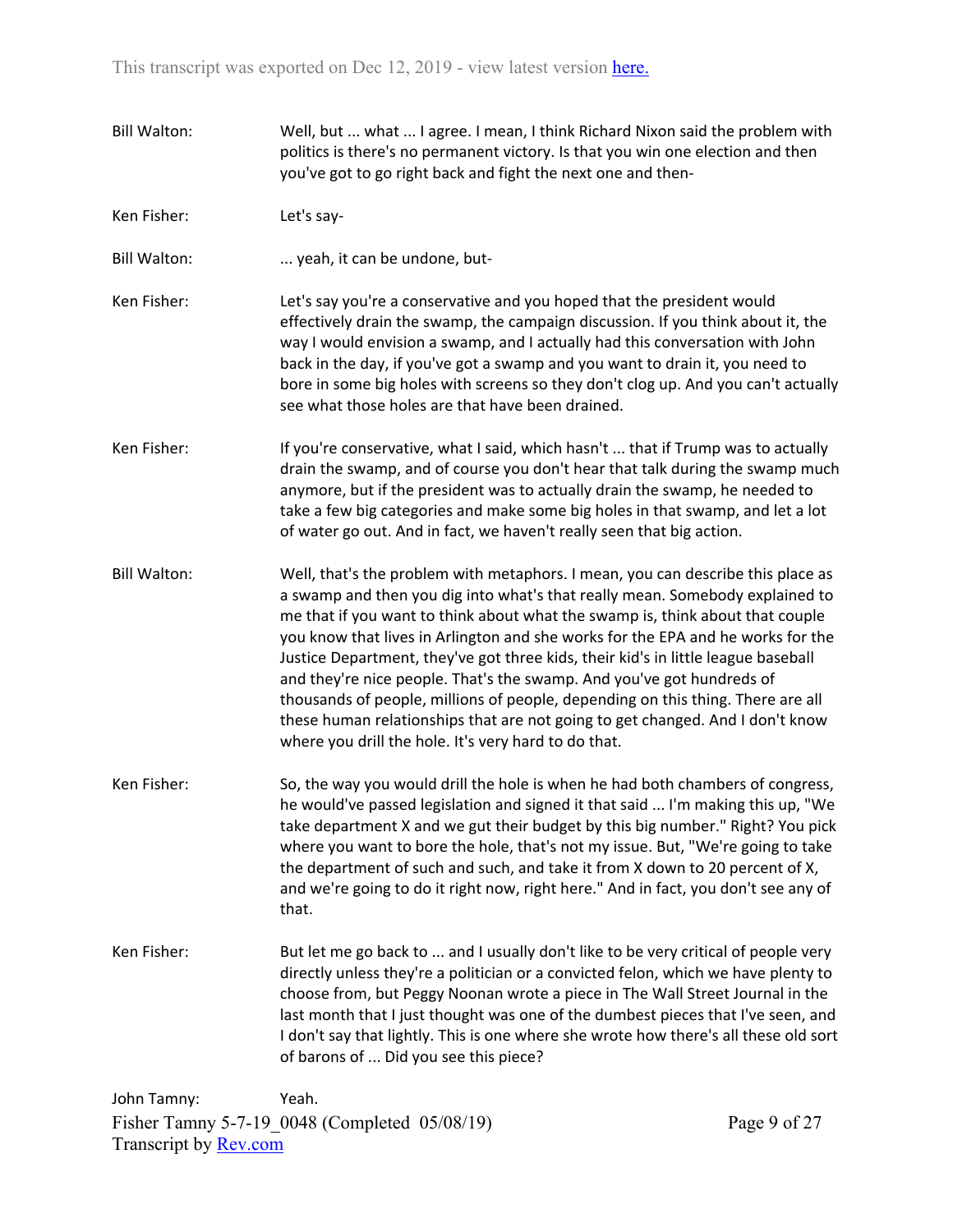| <b>Bill Walton:</b> | Yeah.                                                                                                                                                                                                                                                                                                                                                                                                                                            |
|---------------------|--------------------------------------------------------------------------------------------------------------------------------------------------------------------------------------------------------------------------------------------------------------------------------------------------------------------------------------------------------------------------------------------------------------------------------------------------|
| Ken Fisher:         | The old barons of                                                                                                                                                                                                                                                                                                                                                                                                                                |
| <b>Bill Walton:</b> | Sarah, my wife, is off camera and she exploded when she read that. That was<br>just the dumbest article ever.                                                                                                                                                                                                                                                                                                                                    |
| Ken Fisher:         | And he had this opportunity to win over the old barons of Washington DC, and<br>you sit there and you say to yourself, "How do you win over the old barons of<br>Washington DC and hope to claim continuity of a base that sent you to DC to<br>drain the swamp?" Because those people are inherently  She described sort of<br>the former retired's, 80 year olds, hanging around having lunch in their clubs<br>and at designated restaurants. |
| Ken Fisher:         | And he's  Why do you need to win them over, number one? And number two,<br>if you won them over, the things you'd have to do to win them over would<br>disenfranchise that Harley Davidson motorcycle rider that never voted for<br>anybody before, but came out of the woodwork in 2016 to vote for Donald<br>Trump.                                                                                                                            |
| <b>Bill Walton:</b> | He would've captured the Jeb Bush vote. Or maybe the Mitt Romney vote.                                                                                                                                                                                                                                                                                                                                                                           |
| Ken Fisher:         | Exactly.                                                                                                                                                                                                                                                                                                                                                                                                                                         |
| <b>Bill Walton:</b> | About 35, 40 percent, if that.                                                                                                                                                                                                                                                                                                                                                                                                                   |
| Ken Fisher:         | Something like that, something like that. But-                                                                                                                                                                                                                                                                                                                                                                                                   |
| <b>Bill Walton:</b> | John, you're being-                                                                                                                                                                                                                                                                                                                                                                                                                              |
| John Tamny:         | Yeah, and I wanted to-                                                                                                                                                                                                                                                                                                                                                                                                                           |
| <b>Bill Walton:</b> | . uncharacteristically quiet.                                                                                                                                                                                                                                                                                                                                                                                                                    |
| John Tamny:         | I wanted to interview her in response and say, "Please name me these people<br>who are talking about this is big at the club." It was the most ridiculous thing I'd<br>ever read, and it was wholly counter to what Trump was supposed to be about.<br>Which leads to me, here's-                                                                                                                                                                |
| Ken Fisher:         | But if you go back to Bill's point, John  man gets elected and a lot of people<br>said, "We don't really know what he's about. So maybe he is going to be about<br>trying to do that," or some other thing.                                                                                                                                                                                                                                      |
| <b>Bill Walton:</b> | Sure, yeah.                                                                                                                                                                                                                                                                                                                                                                                                                                      |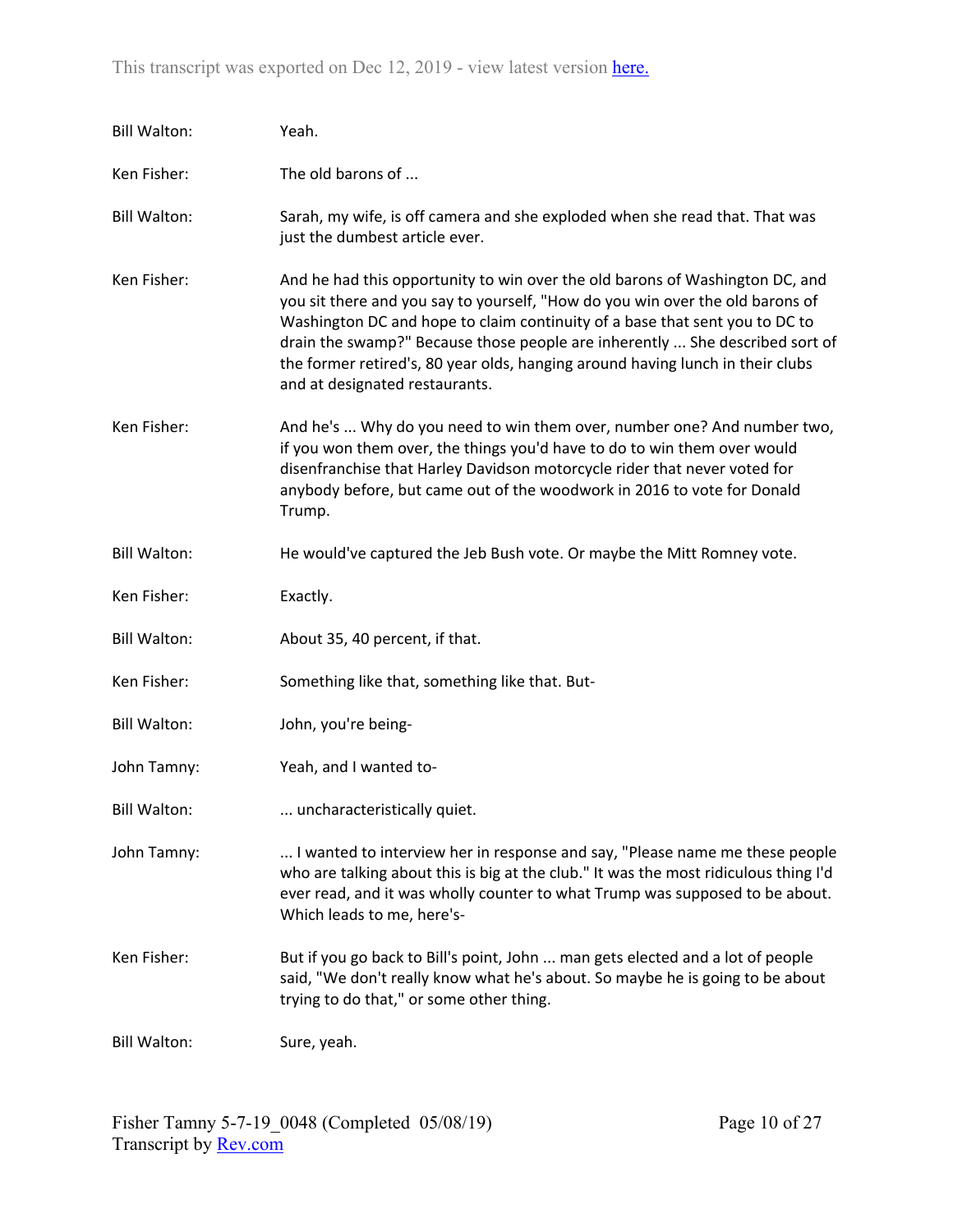| Ken Fisher:         | And the fact of the matter is, I go back to if you're looking at 2020, he's got to<br>put together  he can get new voters he didn't have before, or not, but he's<br>going to have a harder time if he loses those voters that he had before and all of<br>everything you read about him says that he's done a pretty good job of holding<br>onto his base, even when he's not popular. But you win over  It's really hard in<br>my opinion to win over those  the people Peggy Noonan was talking about in<br>that article, and hold onto your base.                                                                                                                            |
|---------------------|----------------------------------------------------------------------------------------------------------------------------------------------------------------------------------------------------------------------------------------------------------------------------------------------------------------------------------------------------------------------------------------------------------------------------------------------------------------------------------------------------------------------------------------------------------------------------------------------------------------------------------------------------------------------------------|
| John Tamny:         | And you're not going to. I once explained it to a writer who said, "I want to<br>convince people on the left." And I said, "If North Korea versus South Korea<br>doesn't convince you, don't think that this op-ed you're writing right now is<br>going to change the debate. You're trying to win over the people maybe on the<br>edge, but you're not going to win over the extremes." And he wasn't going to<br>win over these people who talk about Zbigniew Brzezinski. It was just the most<br>ridiculous thing.                                                                                                                                                           |
| John Tamny:         | It just  So, leads to my one  two businessmen right here, I always had a<br>problem back in the Obama years, "Well, Obama doesn't like business enough."<br>And my reaction was, "Well, it's not the president's job to like business." And<br>kind of getting to your point, I'm concerned this cuts both ways, all this<br>executive power, all this deregulation. Trump's doing this, Trump's doing that.<br>I'm a bit terrified he's not  There will come a day when someone is like him<br>who has the exact opposite view, and are we setting ourselves up for some<br>unhappiness, or is he sui generis?                                                                  |
| Ken Fisher:         | I don't know the answer to your question, John. I mean  I got a great answer<br>for it. Maybe. The  reality of most politicians, traditionally, is they're not very<br>original. And everyone knows that. And will there be a democrat who is able to<br>go there? Most of the time, the people that appear out of nowhere like Miss<br>AOC, are going to flame out long before they ever get to that level.                                                                                                                                                                                                                                                                     |
| <b>Bill Walton:</b> | I think of her as the Sarah Palin of the left.                                                                                                                                                                                                                                                                                                                                                                                                                                                                                                                                                                                                                                   |
| Ken Fisher:         | I don't know.                                                                                                                                                                                                                                                                                                                                                                                                                                                                                                                                                                                                                                                                    |
| <b>Bill Walton:</b> | She was the darling, Sarah Palin, remember when she came out, Charles Murray<br>said just he's deeply in love and she took everybody and then disappeared.                                                                                                                                                                                                                                                                                                                                                                                                                                                                                                                       |
| Ken Fisher:         | I don't  have a prediction for anyone person. But generally, most of these<br>people that pop up out of nowhere, before they could ever get to that level,<br>they flamed out. And as a general rule, you'd have to be playing stats, you'd say<br>it takes  I mean, there is no question anywhere you can find that Trump's been<br>unusual. I mean, first guy that's ever elected president that wasn't a military guy<br>or previously a long term elected politician. You've got a guy runs for office out<br>of nowhere and wins. Does it being outspent two-to-one. If you just put kind of<br>those numbers in front of people, people would say, "That'll never happen." |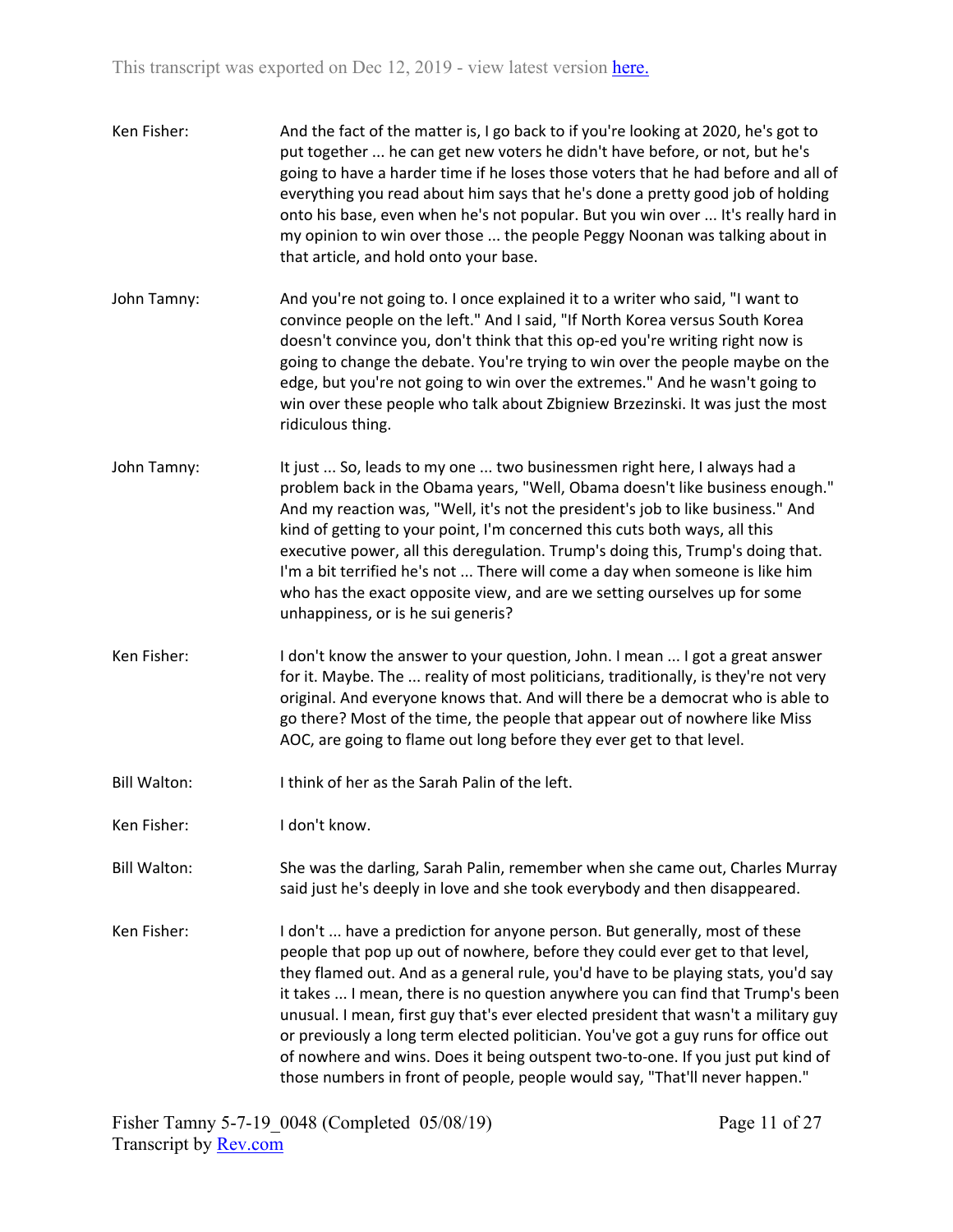| Ken Fisher:         | And that's what they did say. "That'll never happen." So, it would take someone,<br>I think on the other side, which might happen, that's pretty unusual. Could that<br>happen? Absolutely. I mean, what people fear from the right or from the left is<br>sort of the rise of a future rightist or leftist Adolph Hitler. That's the  fear that<br>Nancy Pelosi is trying to inspire this last week when she says that if he loses the<br>election in 2020 he won't leave office. You're trying to  The end of democracy<br>as we know it, the end of our civilization, the rise of a conservative Hitler.                                                                                                                                               |  |
|---------------------|-----------------------------------------------------------------------------------------------------------------------------------------------------------------------------------------------------------------------------------------------------------------------------------------------------------------------------------------------------------------------------------------------------------------------------------------------------------------------------------------------------------------------------------------------------------------------------------------------------------------------------------------------------------------------------------------------------------------------------------------------------------|--|
| Ken Fisher:         | But the reality of getting someone to be unusual enough to do that  that's<br>pretty unusual. And I just don't know the answer. I just don't know. You have to<br>hope  I go back to the prior point that I said to you before Bill, about this. My<br>advice to people always, and I say this to liberals and I say this to conservatives,<br>is ignore things that he says and focus on what the outcomes are. Now if you're<br>a liberal, you're not going to like an awful lot of the outcomes that we've had.                                                                                                                                                                                                                                        |  |
| Ken Fisher:         | If you're a conservative you will. But what the liberal  if the liberal wants to<br>prevail in my opinion most successfully should do, is focus on building a base<br>that doesn't like those outcomes as opposed to getting wild and crazy about the<br>tweets, because literally people don't pay too much attention to last year's<br>tweets. It kind of goes out with the newspaper and the old [fitch 00:29:28]. And<br>they pay attention to the new tweets. As we speak today, which  may not<br>be tomorrow, Trump's popularity levels are at 46 percent, his approval ratings.<br>If his approval ratings are at 46 percent as I said in my Financial Times column of<br>July ninth, 2016, he'll lose the popular vote, but he'll get reelected. |  |
| Ken Fisher:         | I mean, he  If as happened last time, as I depicted in that column in Financial<br>Times, if he loses the popular vote by three percent, he will get reelected<br>president of the United States. That's just the way the math of the electoral<br>college works, that's the reason that liberals hate the electoral college so much,<br>because it gives  all of these  places that are low population density states<br>lots of excess power. It's the same reason we have two senators from Wyoming,<br>it's the same reason that California wouldn't like the notion we have two<br>senators from Wyoming.                                                                                                                                            |  |
| <b>Bill Walton:</b> | Well, my view John, to answer your question, is well, who knows? We're going<br>to get somebody that's somebody, but I rather have a continuation of what<br>we're doing now in the policy front and just hope for the best. We're not going<br>to end up with the libertarian dream of the 19th century/18th century<br>government  limited constitution government, so we've got to work with that<br>we got. I think he's  And I do think a president matters in the sense that he<br>sets the tone for the country.                                                                                                                                                                                                                                   |  |
| <b>Bill Walton:</b> | And if you're a businessman and you're making decisions about allocating<br>capital or doing something new and you've got somebody like an Obama who's<br>saying, "You didn't build that," and who's changing the regulations, I mean, one<br>of the things that spoke so bad about regulation, it's not just the fact of it,<br>because entrepreneurs can work in the regulatory framework if you just hold it<br>$C_{2}$ 1.1.1.05/00/10)                                                                                                                                                                                                                                                                                                                |  |

Page 12 of 27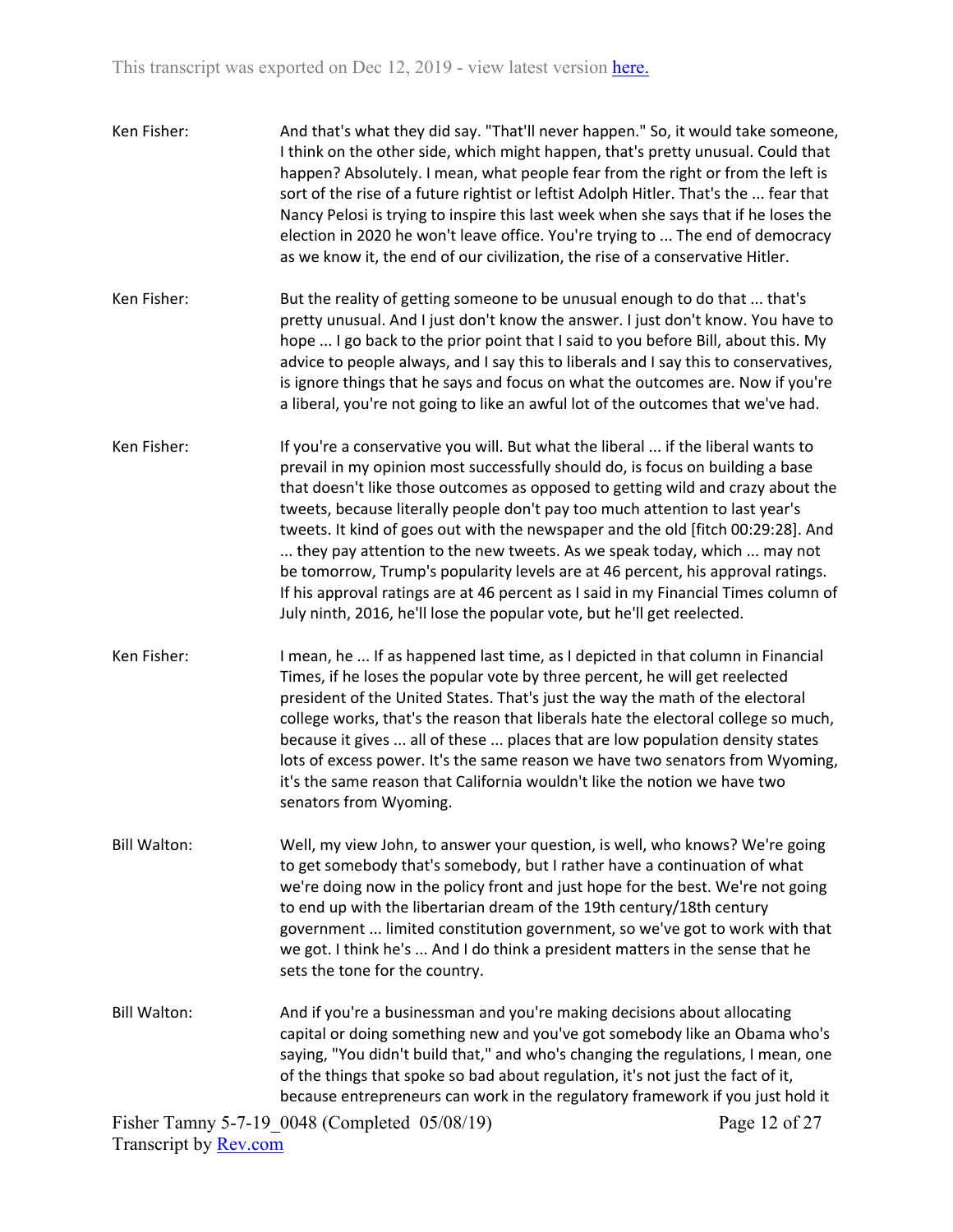steady. But what was happening is it was changing every week, every month. You got tax policy changing. And so, if you're allocating capital, you don't know what the world's going to look like.

- Ken Fisher: So, I kind of agree with that and kind of don't. Let me try to take you to a different place on that.
- Bill Walton: Well, I've already gotten to know you the last half hour, I think you're going to sort of agree on some and not all always. It's good. I view that as a great quality.
- Ken Fisher: I'm a bigger believer than most in stock market. And in its being more rational than most people think it is, because most people just think it's crazy. Not perfectly rational, but more rational than most people think. If you look at the history of the S&P 500, which goes back in ... back date to 1926, with only a few exceptions, six of them, all of the negative years are in the first two years of a president's terms. Which are negative about half the time.
- Ken Fisher: And if you look at the history of American legislation, most all of the big legislation goes through in those first two years because the president knows when he gets elected that his party is mostly likely a la 2018, to lose relative power to the opposition party in the midterms. So whatever would be the toughest legislation for him to get through, if he doesn't get it done in his first two years, he'll never get it done in his back two years.
- Ken Fisher: So, big legislation goes through whether it's Hillary Clinton trying to get nationalized healthcare in 1993, or whether it's the Affordable Care Act finally, or whether it's Dodd-Frank, all of these happen in the first two years of a president's terms. They don't happen in years three and four. And the way I depict that is that big legislation, going back to your point, is like ... all of life, is a little bit like you're going through an obstacle course. But big legislation is like going through an obstacle course with big sharp fast moving swinging obstacles.
- Ken Fisher: And the lack of legislation is like the obstacle course with the stationary obstacles. Which would you prefer? Somebody who will take risk much prefers the stationary obstacles, which is the lack of change in the legislation, which is why markets would [inaudible] price have those negative first and second years, because they actually know that that risk of big stuff is coming. And ... I think it's a perfect example of what you said, but I don't think it's uniform throughout the four years. The talk that a president may give, whether it's President Obama or President Trump, is one that ... Well, I'll give you a landmark moment in ... my life, which was after Bill Clinton had promised a middle class tax cut in '92, and then became president and said, "I got to change course," and increased taxes, and then they did income taxes.
- Ken Fisher: I said to myself, "I don't have to pay that tax. All I got to do is make sure I don't make any income. And there's no tax." And how do I do that? Well, I get a fat gross margin, and I spend everything below gross operating profit line on

Fisher Tamny 5-7-19\_0048 (Completed 05/08/19) Transcript by [Rev.com](https://www.rev.com/)

Page 13 of 27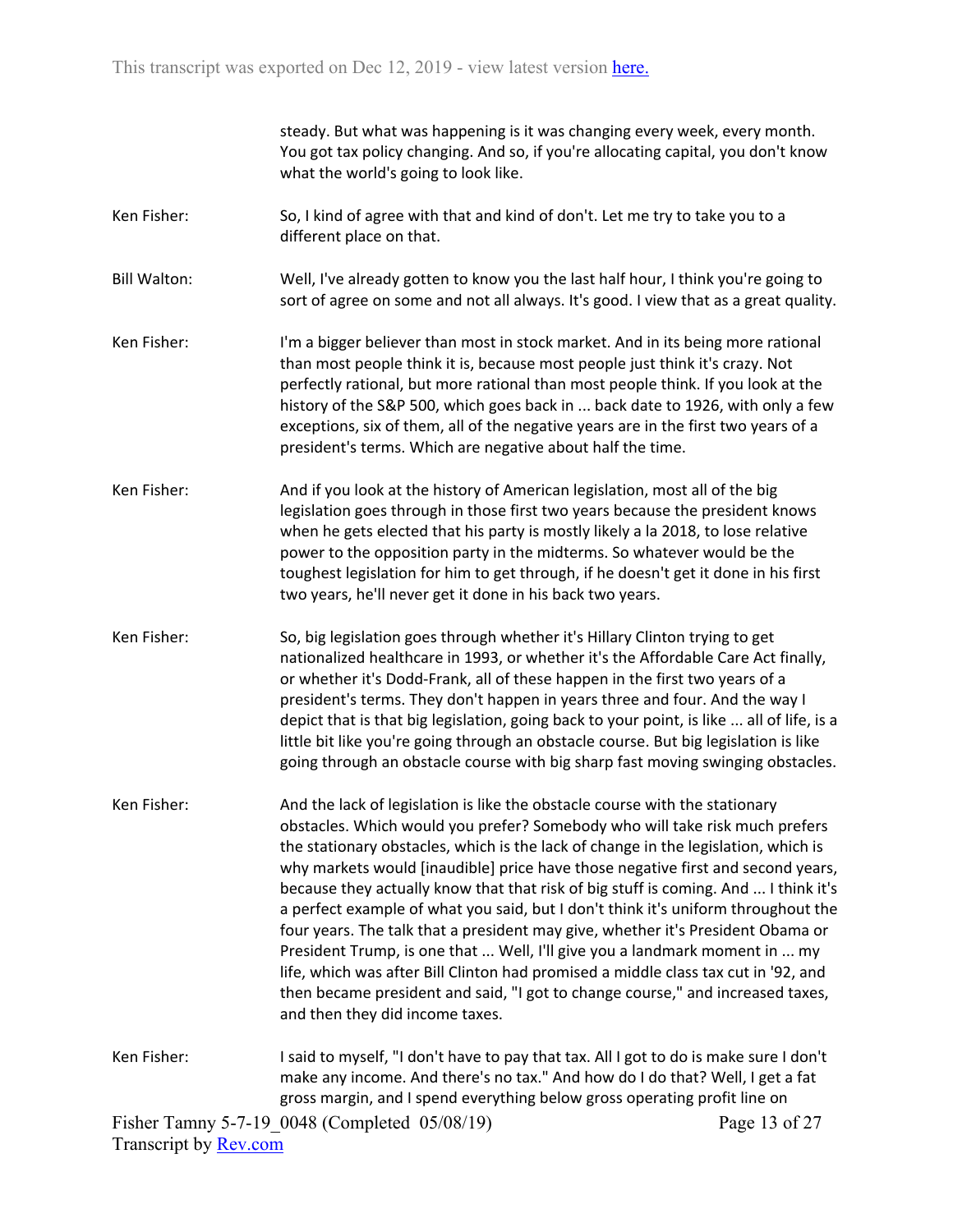|                     | growth, which is the exact same thing Amazon's done, it's the exact same thing<br>Sales Force dot com's done, da, da, da, da, da, da, da. And you sit there and you<br>say, "This way I don't pay any income tax and I can outwait this." And people<br>could outwait Barack Obama. And my point to you, if you like or dislike<br>President Trump, is people can outwait President Trump. That's the  If you like<br>him, that's the bad news, if you don't like him, that's the good news.                            |               |
|---------------------|-------------------------------------------------------------------------------------------------------------------------------------------------------------------------------------------------------------------------------------------------------------------------------------------------------------------------------------------------------------------------------------------------------------------------------------------------------------------------------------------------------------------------|---------------|
| Ken Fisher:         | And the reality is, if you've got a view to build a business  You said if you built<br>this business  Obama made that point, "You didn't build this business," well<br>despite that, if you've got a business and it's yours, you can outwait whatever<br>president you got. What comes next, I don't know, but you can outwait that<br>one. You don't have to sell.                                                                                                                                                    |               |
| <b>Bill Walton:</b> | One thing I want to talk about is your interest in forests and what you've done<br>with the redwood trees, and you've endowed the first chair devoted to a single<br>species, that was the redwood  the conifer, the redwood trees in California.                                                                                                                                                                                                                                                                       |               |
| Ken Fisher:         | Yeah.                                                                                                                                                                                                                                                                                                                                                                                                                                                                                                                   |               |
| <b>Bill Walton:</b> | And you've got a deep expertise in forests and climate and the history of forests<br>and lumbering. Climate change. What do you think? Is it happening, is it man-<br>made?                                                                                                                                                                                                                                                                                                                                             |               |
| Ken Fisher:         | Oh, I don't know anything about that.                                                                                                                                                                                                                                                                                                                                                                                                                                                                                   |               |
| <b>Bill Walton:</b> | You don't know?                                                                                                                                                                                                                                                                                                                                                                                                                                                                                                         |               |
| Ken Fisher:         | I could tell you some things I know and then what I don't know. I don't know<br>more than I know. I mean, the world is a complex place. What I know is that if<br>you take sequoia sempervirens, costal redwood, or sequoiadendron giganteum,<br>the sierra big tree, they just don't give a darn.                                                                                                                                                                                                                      |               |
| <b>Bill Walton:</b> | The trees?                                                                                                                                                                                                                                                                                                                                                                                                                                                                                                              |               |
| Ken Fisher:         | They don't care. I mean, we've done the work to demonstrate that right now,<br>costal redwoods in an increasing temperature world, are growing faster than<br>they ever have before. And they're such a weird tree species that are so<br>adaptable, that they just quite literally don't care. I mean, we started that<br>project with Save the Redwoods League on the concept that there was a fear<br>that climate might actually be an impediment to redwoods. I'm just going to<br>reiterate, redwoods don't care. |               |
| Ken Fisher:         | Now actually, for the most part we now know that several other major tree<br>species also mostly don't care. Not as much as redwood because there's no tree<br>that's as adaptable as redwood, but  the fear that once existed that this iconic<br>west coast tree species might get wiped out by warming temperature, that ain't<br>happening. And these trees are doing better than they ever have before. There                                                                                                      |               |
|                     | Fisher Tamny 5-7-19 0048 (Completed 05/08/19)                                                                                                                                                                                                                                                                                                                                                                                                                                                                           | Page 14 of 27 |

Transcript by **Rev.com**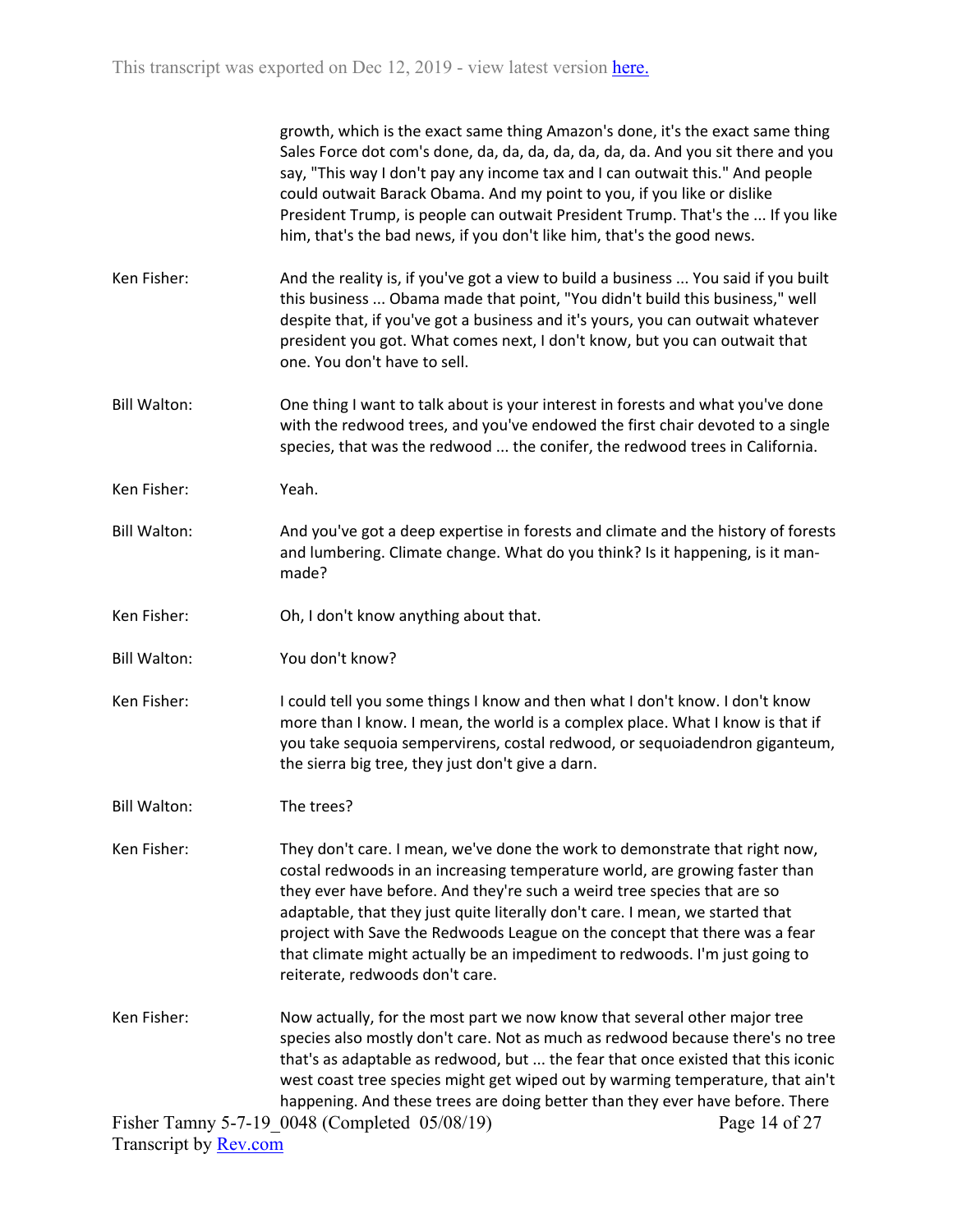is no threat there. What will happen to temperature in the future? That's a prediction. And those predictions are tricky, particularly about the future. And I think it's arrogant to presume you know.

- Bill Walton: Well, so do I. And the other aspect of this and your redwoods make the point I believe, is that how do we know that the climate we have this moment today 2019 is the ideal climate for anything. And that the climate's been changing for millennia.
- John Tamny: [crosstalk 00:38:19][inaudible 00:38:19]
- Bill Walton: And how do you say, "We have to freeze things now, we need to make massive changes in society in order to make it exactly as it is."
- Ken Fisher: So I'm just going to go off on a different direction. We have almost no ability as a culture to deal with our wild lands at all. Regardless of what you think is the right thing to do. Our bureaucracies don't work for that, we have a global network of different countries who's bureaucracies don't work for that. There's actually no ... we can't make our own work, I don't know how we're going to make it work for all these other places. And ... in many ways ... people are over ... your point, which I think is right, is there's this ... in a lot of people's minds there's a snapshot in time of the way they think things were and that's the way they think things are supposed to be.
- Ken Fisher: But even if you thought that was the way they were supposed to be, we don't have any capability to turn them to that. We don't know how to do that. Collectively we don't have an ability, we don't have the science. Let me just make a simple point. I put a lot of time into western conifer tree science, in primarily the two redwood species, but secondarily in douglas fir and sitka spruce, and I plan to be doing more in several other species down the road, seriously.
- Ken Fisher: But there's a lot about the basic functioning of trees we just don't understand. I just want you to think about how important and simple trees are to people. And then you take the statement there's an awful lot about how trees actually function we don't understand, and now we're ... For example, everything under the ground. We really don't know how it worlds. That's the final frontier of tree science. What really goes on in the roots? How does it really work there? We don't really know. And once you get that we don't really know, which most people don't want to say, then you sit there and say, "How do you make successful prescriptions?"
- Ken Fisher: And the answer is, well if you don't know how things work, you don't make successful prescriptions other than random luck. And now we're going to take something much more complex than big trees, which is the whole interface of everything, how it fits together, and the phrase that was first being developed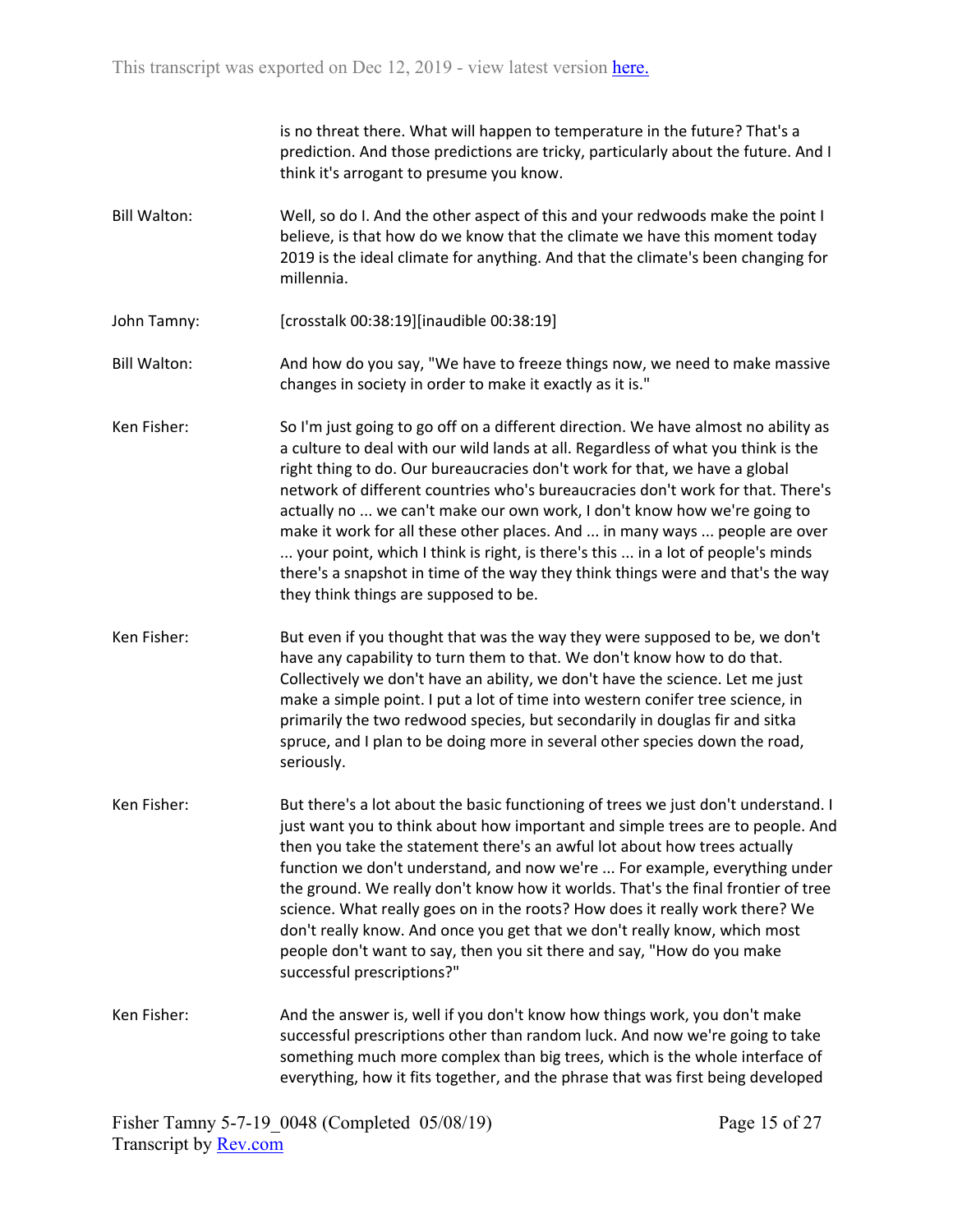when I was young called ecology, and we're going to make that all work as a prescription? That we're going to control? That's pretty arrogant I think. Bill Walton: John? John Tamny: Do you think that there's a stock market story here? I mean 44 percent of the world's population lives in coastal cities that the [inaudible] say are going to go underwater. Is there something to be said that if this were true, if this were the threat that they say it is, that the stock market would reflect it, or? Ken Fisher: I don't know about the world. Let me talk about the land of the free and the home of the brave. Bill Walton: Or do you think the 44 percent would move? John Tamny: That, too. Either way it just strikes me that it's a market signal-Bill Walton: Somebody doesn't believe that it's changing that radically and that dramatically. Ken Fisher: Let me try to link this to America, Donald Trump, and Dwight Eisenhower. I think you can make that triangle pretty fast. Now when I'm a boy in the 1950s, we start what is now this marvelous system that we have in America of highways and freeways. You had the first tranche of that starting in 1915, which was very simple highways, but really the Eisenhower propulsion of infrastructure across the country built these marvelous roads. Ken Fisher: Now those roads are really some concrete and some rebar and some asphalt and some painted lines, and then we drive on them, right? And they work pretty good. I don't think most people disagree with that even though a lot of people don't like cars. And that's fine. So, now you sit there and you say you get those rising oceans. Now those rising oceans are really going to have minimalistic impact on the western United States, because mostly where the Pacific Ocean hits the United States you've got cliffs. You follow that? You might subsume some of the beach, but you run up to a cliff other than where you have bays. Other than where you have bays, you run up to cliffs, so most of that line. Ken Fisher: Now you take the eastern United States. That's not true. Right? So the bigger problem is over here in this part of America. And of course, a lot of people in the west just think if you drown this part of America it'd be a better country anyway, but that's a different point. But if you want to save this part of America, what you do is you do what Eisenhower would've done, which is take some of those freeways and just make little short ones and turn them up on their side all up the eastern seaboard and we would call them, instead of freeways, dykes. Ken Fisher: And we would dyke off that elevation. And the cost of that on a relative sense

would be no greater than the cost of building the freeways in the first place,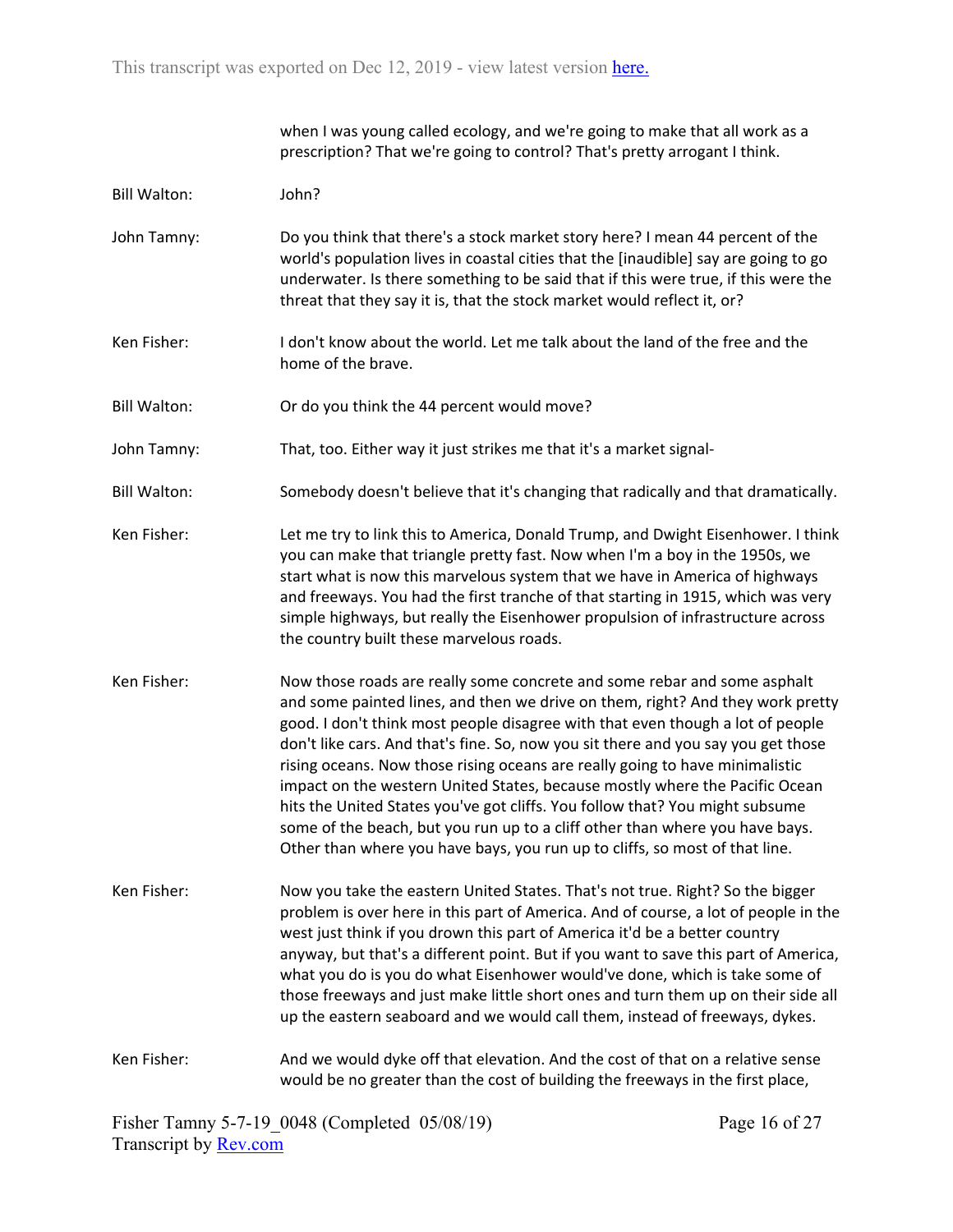which in many ways is what should be the real cost of Donald Trump wall, if you follow that, because all the wall is-

- Bill Walton: You can get the environmentalists making common cause with the Donald saying, "Well, look you give me my wall I'll give you your dyke." But they don't want dykes.
- Ken Fisher: But think about the dyke in a different way. If you take the expensive real estate that is the eastern United States, and if you ... forget about causality. If you have rising oceans, what we would do is want to protect that valuable real estate in the eastern United States, and then in the west where you have bays. And the way you would do that would be to dyke it up. And the cost of that would be small compared to the value of that real estate. And we would do that.
- Ken Fisher: And we would do it as successfully as Eisenhower built freeways. And at today's ... particularly at today's low long term interest rates, it would be a very feasible thing to finance. We're not going there right here right now, but when people get excited about this stuff, forgetting about making the prediction of what will the oceans do or not do, the defense against a rising ocean is abundantly clear if you want to do it, you defend that valuable real estate of which we have quite a lot of by putting in some dykes. And the opposition in an environmental sense is going to get overrun by the value of that real estate.
- John Tamny: Isn't the fact that it's valuable telling us that it's not as much of a threat? It's valuable real estate.
- Ken Fisher: Yeah. It's ... well, because it's going to remain valuable because you can built a dyke and keep it valuable.
- John Tamny: Yeah. Mm-hmm (affirmative). Markets seem to be signaling that this is not a big issue. That it's imminently fixable.
- Ken Fisher: So what happened-
- Bill Walton: I'm just trying to conjure up the image of the dyke around Mar-a-lago, Palm Beach.
- Ken Fisher: Probably the first one to get built.
- Bill Walton: I know.
- Ken Fisher: Normally any ... you could think of rising oceans in a different way and associate that with the phrase, "A natural disaster." And when you think of what natural disasters do, they've always had the biggest negative impact in ... on developed areas where the real estate isn't worth much and they can't do much to defend themselves, whether it's earthquakes, whether it's hurricanes, tornadoes, the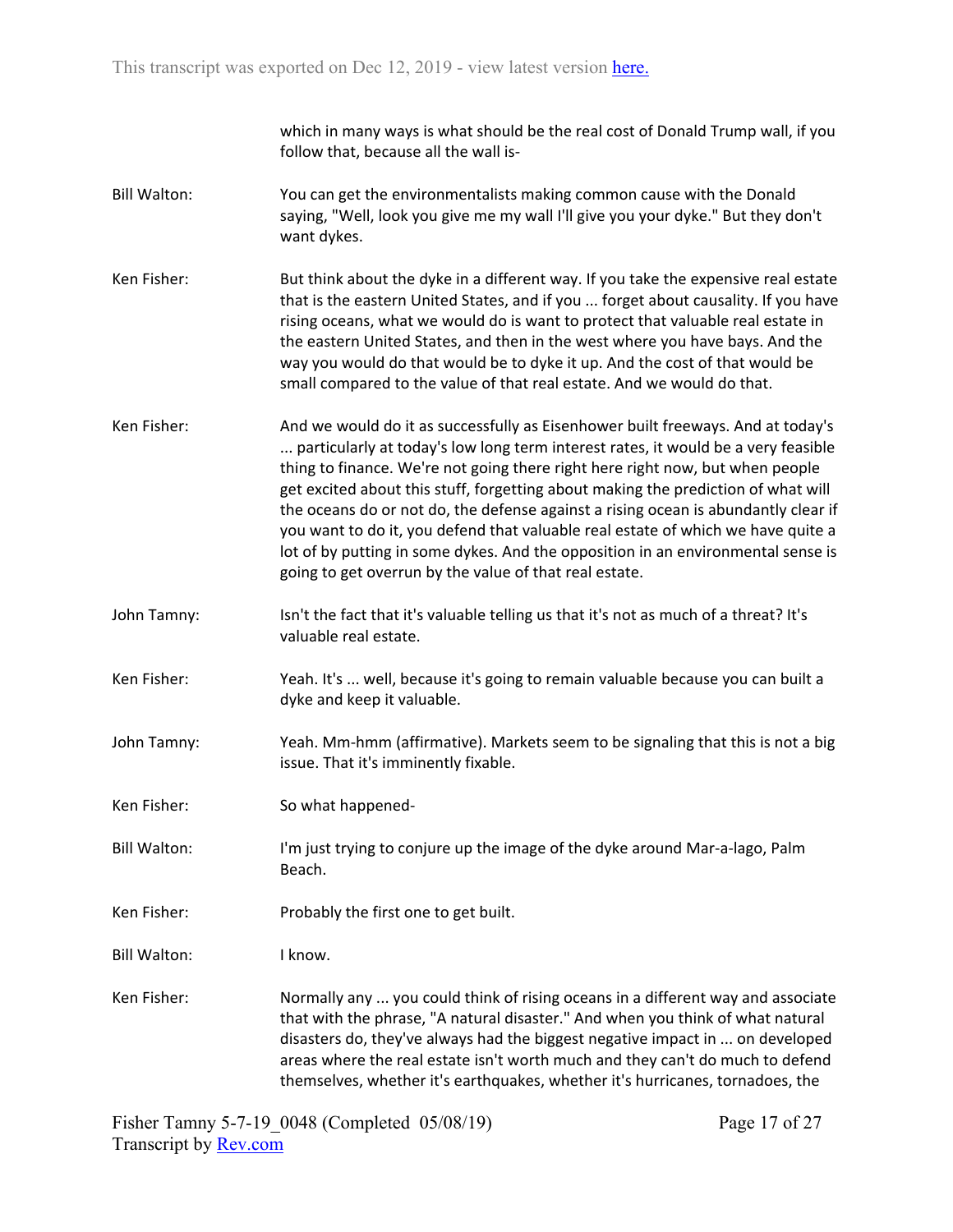|                     | biggest damages for the most part in terms of human tragedy, not that the ones<br>we have  like the recent ones we had in Houston weren't tragic, they were.<br>But the biggest tragedies to human life and destruction are typically in places<br>that don't have the ability to defend themselves.                                                                                                                                                                                                                                                                                                                                                                                                                   |
|---------------------|------------------------------------------------------------------------------------------------------------------------------------------------------------------------------------------------------------------------------------------------------------------------------------------------------------------------------------------------------------------------------------------------------------------------------------------------------------------------------------------------------------------------------------------------------------------------------------------------------------------------------------------------------------------------------------------------------------------------|
| <b>Bill Walton:</b> | May I  can you accept a compliment?                                                                                                                                                                                                                                                                                                                                                                                                                                                                                                                                                                                                                                                                                    |
| Ken Fisher:         | No.                                                                                                                                                                                                                                                                                                                                                                                                                                                                                                                                                                                                                                                                                                                    |
| <b>Bill Walton:</b> | I know you can't. But you may be the most interesting and contrarian person<br>I've ever met. And that is really fascinating to sit here and talk with you about<br>this.                                                                                                                                                                                                                                                                                                                                                                                                                                                                                                                                              |
| John Tamny:         | There's a reason I'm being so quiet today.                                                                                                                                                                                                                                                                                                                                                                                                                                                                                                                                                                                                                                                                             |
| <b>Bill Walton:</b> | Yeah. I mean  Let's check our watch here, we've got-                                                                                                                                                                                                                                                                                                                                                                                                                                                                                                                                                                                                                                                                   |
| Ken Fisher:         | [crosstalk] Yeah, now you just politely told me to shut up.                                                                                                                                                                                                                                                                                                                                                                                                                                                                                                                                                                                                                                                            |
| <b>Bill Walton:</b> | you got three hours [inaudible 00:46:21].                                                                                                                                                                                                                                                                                                                                                                                                                                                                                                                                                                                                                                                                              |
| John Tamny:         | No, no.                                                                                                                                                                                                                                                                                                                                                                                                                                                                                                                                                                                                                                                                                                                |
| <b>Bill Walton:</b> | But let's tie this back into your contrarian views into investing. How has that<br>helped you build your firm?                                                                                                                                                                                                                                                                                                                                                                                                                                                                                                                                                                                                         |
| Ken Fisher:         | $So-$                                                                                                                                                                                                                                                                                                                                                                                                                                                                                                                                                                                                                                                                                                                  |
| <b>Bill Walton:</b> | Because it obviously has.                                                                                                                                                                                                                                                                                                                                                                                                                                                                                                                                                                                                                                                                                              |
| Ken Fisher:         | what capital markets theory says, in a simple sense, that markets are pretty<br>efficient at pre-pricing all widely known information. And therefore those things<br>that we all talk about, discuss, debate and what have you, are pre-priced into<br>markets as efficiently as they can be, and that if you try to outguess those based<br>on the same stuff that everybody else has, you'll be right sometimes, wrong<br>more often, and overall do worse than if you made no decisions.                                                                                                                                                                                                                            |
| Ken Fisher:         | This is an argument against kind of reading the newspaper and taking a bet. So,<br>therefore, what finance theory would say is the only real basis for making a bet<br>is believing that somehow, some way, some other people don't know, which<br>you either know by some what in America but not all over the world is an illegal<br>activity called insider information, or you know by being able to just figure<br>something out by looking at something that other people don't look at. And so,<br>what I believed is counter to the phrase contrarian which is usually applied to<br>mean that if everybody believes this will happen the reverse will happen, I've<br>always thought of it more like a clock. |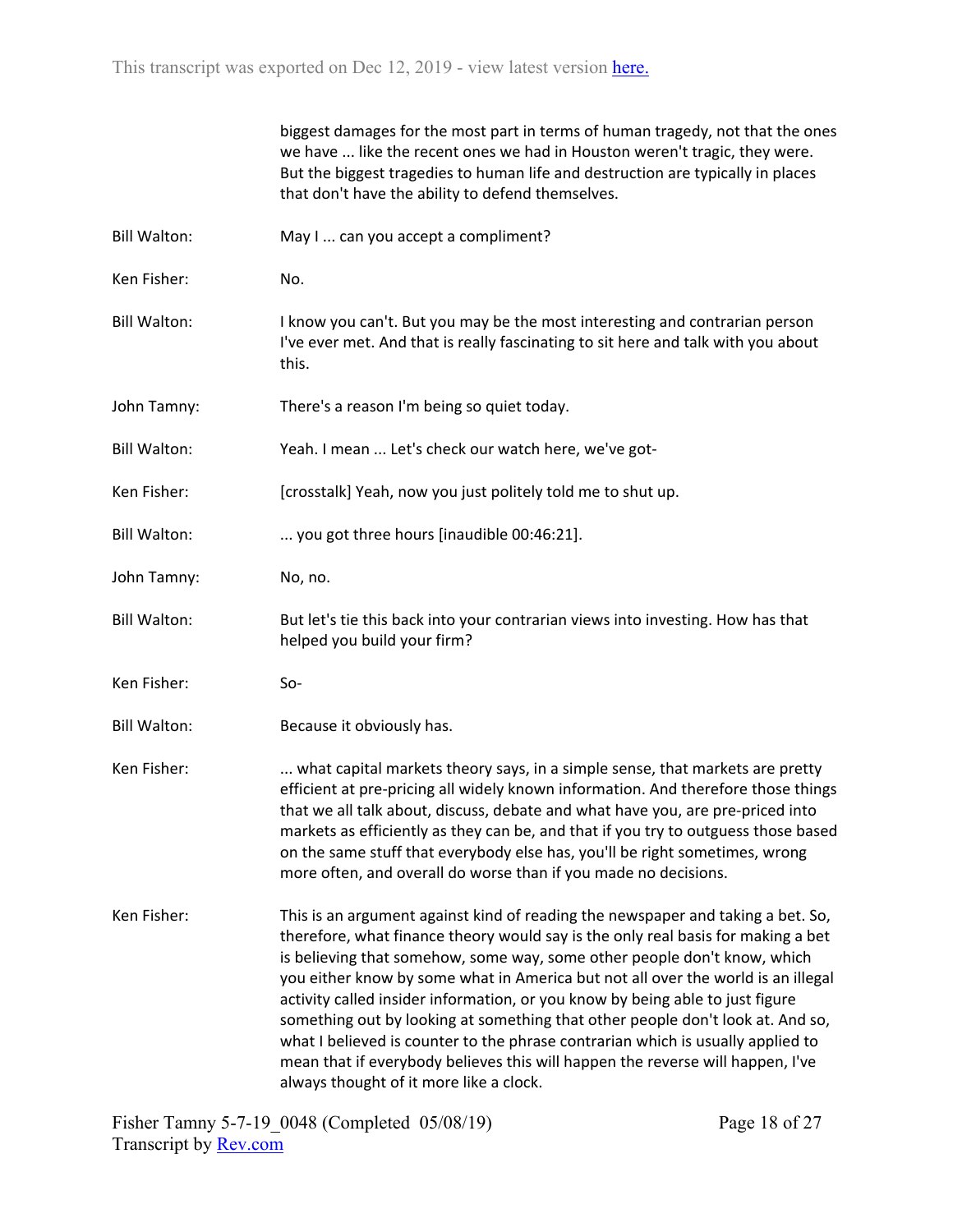| Ken Fisher:         | If everybody believes noon will happen, something someplace between about<br>2:30 and maybe 9:30, 10:30 happens, does it mean because everybody believes<br>12 will happen six will happen? No. But something else happens. That part that<br>everybody believes 12 o'clock will happen, that's been what's pre-priced.<br>Something else happens. So, what you do is you think through what does<br>everybody believe, you wipe out that because it's been pre-priced, and then you<br>think about what the other possibilities are and you try to conclude based on<br>some form of rationality, what you think the most likely one or ones are. And<br>you look for things that other people don't know. |
|---------------------|-------------------------------------------------------------------------------------------------------------------------------------------------------------------------------------------------------------------------------------------------------------------------------------------------------------------------------------------------------------------------------------------------------------------------------------------------------------------------------------------------------------------------------------------------------------------------------------------------------------------------------------------------------------------------------------------------------------|
| Ken Fisher:         | And  let me just give you a really simple example without getting into the<br>details. Every idiot in the world said that quantitative easing is flooding the<br>system with money. Now if you believe that, then you would say, "Gee, well we<br>have a system for measuring money, where is that money?" And in fact, if we<br>flooded the system of money, should not the quantity of money gone up by a<br>lot? And in fact, if you look at the standard measures of the quantity of money<br>in this economic expansion, they've gone at the slowest rate of any economic<br>expansion in measured history.                                                                                            |
| <b>Bill Walton:</b> | [crosstalk] Monetary [base] turning about one time.                                                                                                                                                                                                                                                                                                                                                                                                                                                                                                                                                                                                                                                         |
| Ken Fisher:         | Therefore, the quantity of money did not go up, we did not flood the system<br>with money, and yet you still have these people running around saying, "We<br>flooded the system with money, therefore we should have inflation." Those<br>inflation fears of course have been completely wrong this whole time, and I go<br>to a point that I say over and over again, which is that humans are slow to learn.<br>That's what behavioral psychology teaches us, humans as a group are slow to<br>learn.                                                                                                                                                                                                     |
| Ken Fisher:         | And so, keep making these same mistakes, like not getting that the third year of<br>a president's term hasn't been negative since 1939. Gee, you'd think that would<br>bias people to giving you the year, this year, to not be bearish except at the<br>beginning of the year, the fourth quarter of last year scared the hell out of<br>people. So that's what they do when they get scared. They don't say, "Oh, it's<br>the third year of a president's term, it's probably going to be a good year."                                                                                                                                                                                                   |
| Ken Fisher:         | There's these things you can find by looking at what people don't look at. That's<br>my take on contrarianism. Look for what people don't look for.                                                                                                                                                                                                                                                                                                                                                                                                                                                                                                                                                         |
| <b>Bill Walton:</b> | How do you translate that into a hundred billion dollars under management?                                                                                                                                                                                                                                                                                                                                                                                                                                                                                                                                                                                                                                  |
| Ken Fisher:         | It's real simple. You look at those kinds of features  Let me give you a current<br>example.                                                                                                                                                                                                                                                                                                                                                                                                                                                                                                                                                                                                                |
| <b>Bill Walton:</b> | Yeah.                                                                                                                                                                                                                                                                                                                                                                                                                                                                                                                                                                                                                                                                                                       |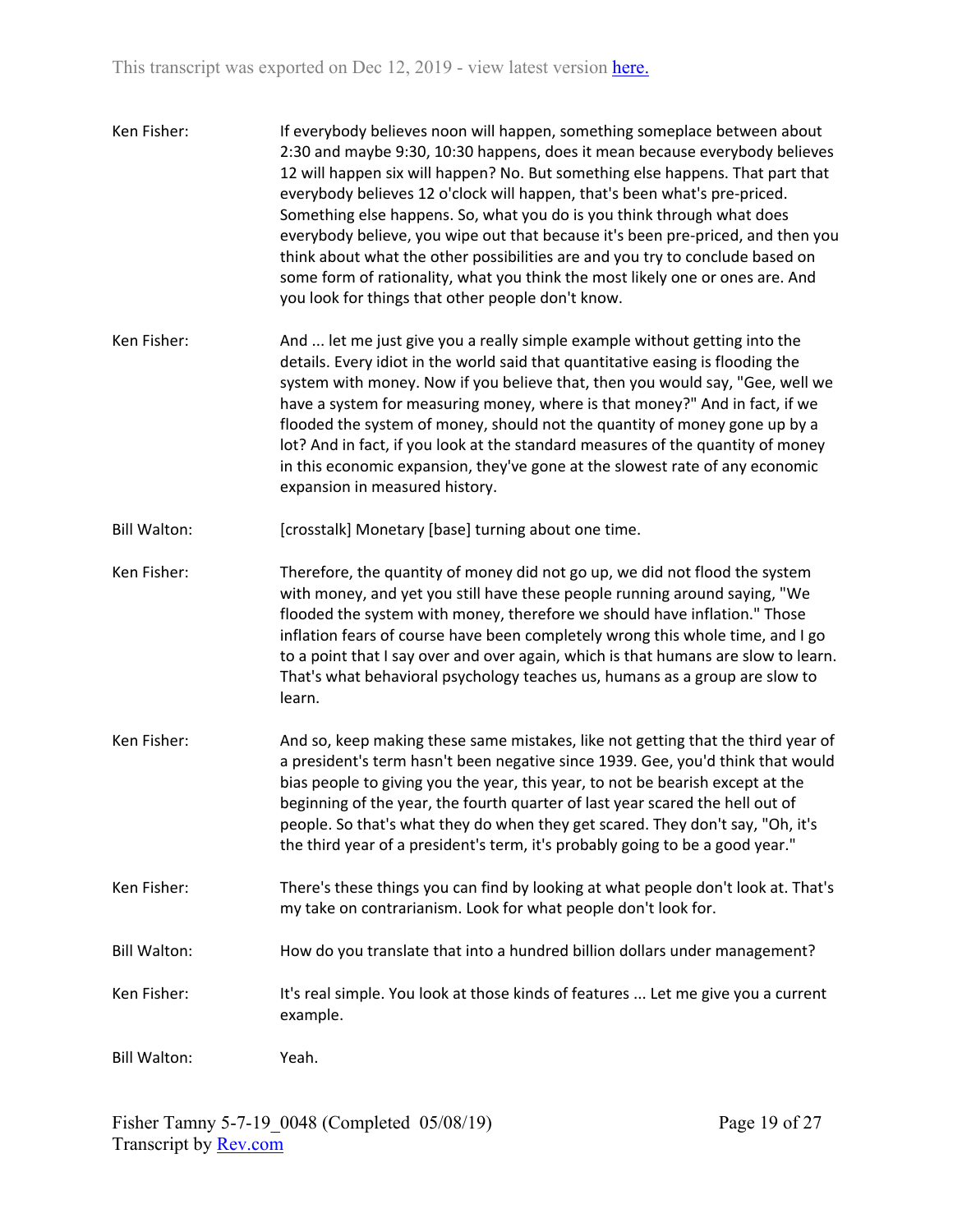- Ken Fisher: All of the people, like some of the people that you know and respect, that think that everything's about the Fed, and that in fact, the Fed fiddling around with interest rates, which they always do and can never control themselves from, and almost always do wrong, not always do wrong, but almost always do wrong, that their raising of rates would be catastrophic. Now I'm going to go and make the point you're never going to see a recession in America unless you see a global recession. You're never going to see a recession to the rest of the world without a recession in America. And in today's world that people don't fully appreciate, monstrously large global banks and corporations can borrow in one country and lend in another country faster than I can dial a number on my iPhone.
- Ken Fisher: And so, in a world where you can borrow at zero rates in Europe, or in Japan, and lend at same duration higher rates in America and hedge the currencies with futures, that fast, that currency carry arbitrage is going on all the time. And while I am not of a view that it's a great thing, I think it's a bad thing, for our Central Bank to be raising rates the way they were last year. When they do that, they create the environment that borrowing doesn't come from America, the borrowing comes from overseas and gets led into America.
- Ken Fisher: It doesn't stop America at all. People miss that because they're not thinking global first, US second. They're thinking like we are walled in somehow, as if we're a standalone economy with this little thing we call imports and exports, that's kind of tangential. But in reality, money flows around the world like water runs downhill and fast. And mind you, Jane's Laundry Service can't do that, but Exxon can, Google can, Microsoft can, and JP Morgan can, a Santander can, and on and on and on. And enough of them can that they will, and it happens, and that's my point. If you just ... everybody thinks this stuff, try to think through how it really works, and then how do you apply that into the marketplace.
- Ken Fisher: If you know it doesn't work like that, and it really works like this, what does that imply for capital markets? Then, of course one of the points that I make that most people don't make is a hundred billion dollars isn't really very much money. If you think that through in terms of the size of global capital markets, we-
- Bill Walton: With the equities market with 23 trillion or-

Ken Fisher: You're talking about the US, I'm talking about the world again.

Bill Walton: Yeah. Yeah.

Ken Fisher: And the way I would say that is that I've got about eight-tenths of one percent market share. If I was a car maker and I had eight-tenths of one percent market share people would think I was nothing. If I ... was a chemical maker and I had eight-tenths of one percent market share people would think I was nothing. In reality, I am nothing. That's the part that people miss. Because it's a hundred

Fisher Tamny 5-7-19\_0048 (Completed 05/08/19) Transcript by [Rev.com](https://www.rev.com/)

Page 20 of 27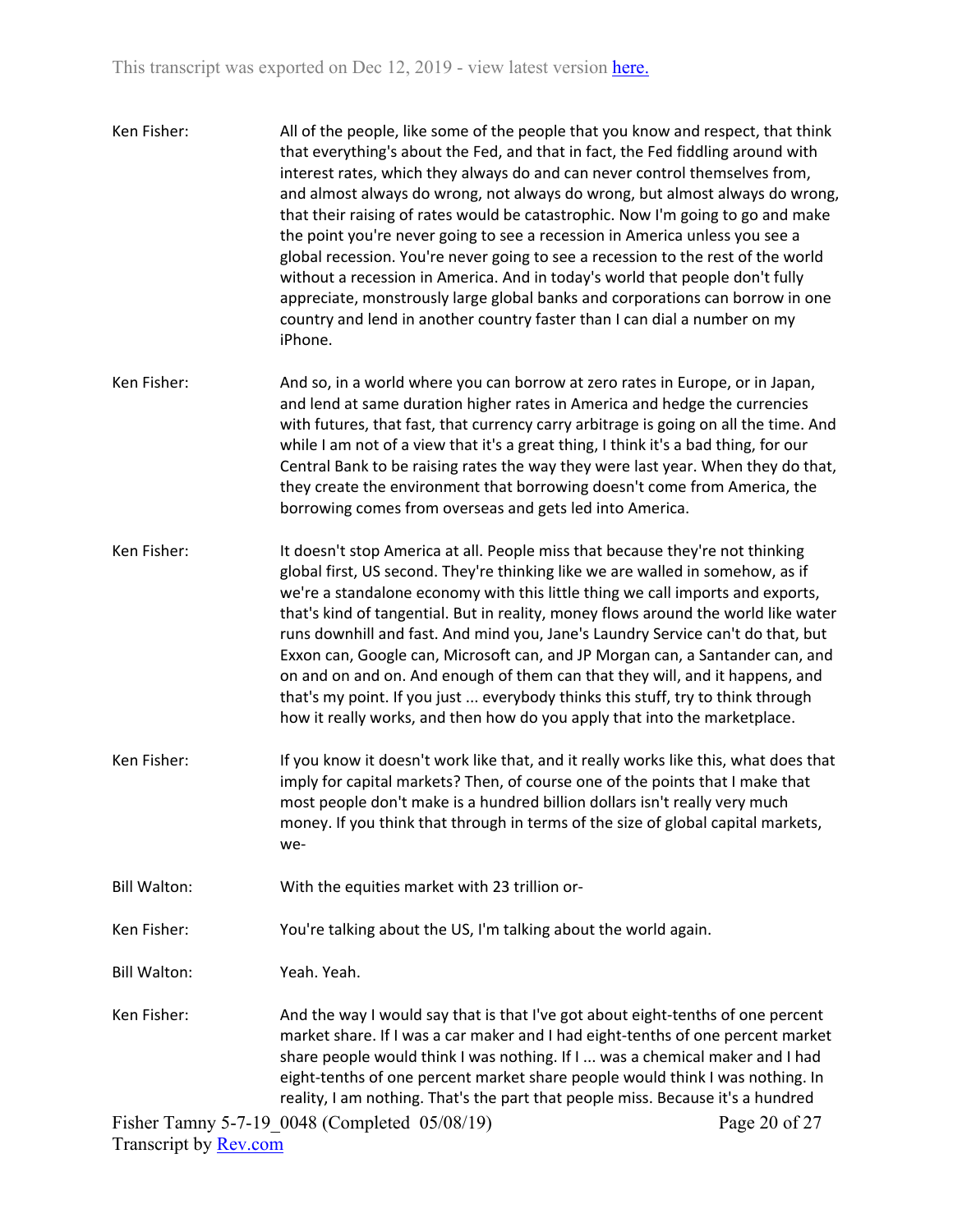billion, it must be big. It's a hundred billion, it must be big. Not in terms of size relative to the scale of what we're talking about, it's not big at all. It's little. Bill Walton: So, as a macro investor, I mean one of the things about some of the hedge funds that were special situation hedge funds, they got so big they couldn't take positions and meet midcap companies and make any difference. As a macro investor though, a hundred billion is a drop in the ocean and you can-Ken Fisher: And I have no constraints. Bill Walton: ... work your strategies with that ... with no constraints, yeah. Ken Fisher: If you're a fund and you're committed to being in this little slice of the world and you make too much money, you can't get outside that slice of the world, yeah. That could be a problem. But I have no constraints. Mind you, by definition, I couldn't take all the money and put it in Myanmar. Bill Walton: Couldn't put it in? Ken Fisher: Myanmar. The country formerly known as Burma. John Tamny: Burma. Bill Walton: Okay. Burma. Yeah. I'm not current. Ken Fisher: You don't see a lot of people running around talking about Myanmar signs on the highway, right? We got some Myanmar [shade] signs on the highway, you don't see that. But Burma shade, that was always wonderful. Bill Walton: Philanthropy, last topic I want to talk about. We ... Although we're running a bit out of time, but I don't really care. This is interesting. So let's keep going. The Gates Foundation's given away 45 billion dollars. Ken Fisher: Not to me. I promise you. Bill Walton: Well, it's not as much as ... Anyway, I won't do the scope of what it is. What do they have to show for it? Can they-Ken Fisher: I don't know. I've never looked at what they have. Bill Walton: Okay. Well, John, you ... I mean, that's a rhetorical question. I want to explore what you think the benefits of philanthropy can be or can't be. Ken Fisher: Philanthropy is bad. It's immoral. It's bad for humans. I got this figured out when I was very young. Literally it hit me in about 45 minutes one day. Once you actually get ... that in the long term the capital markets pricing mechanism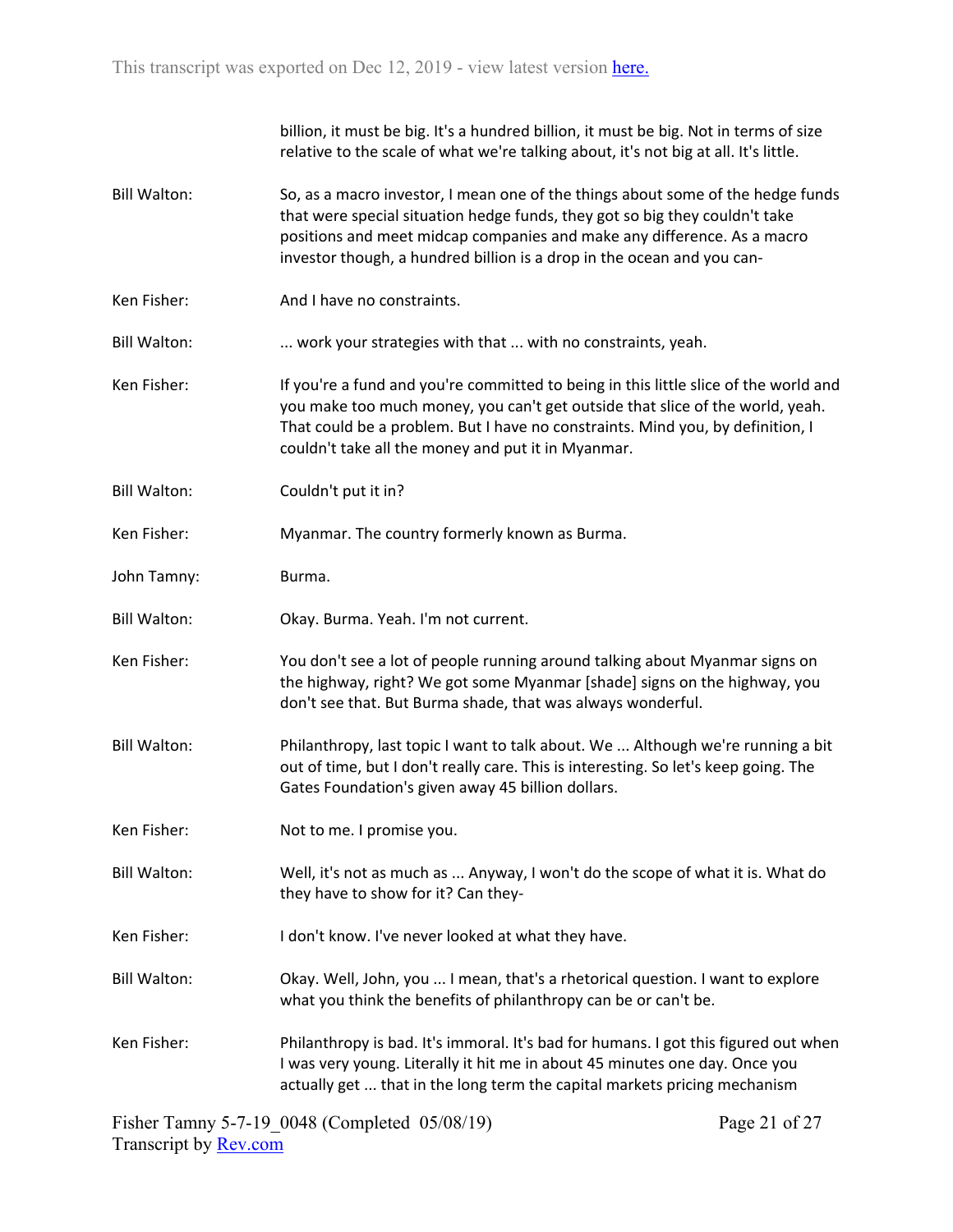trades off optimization of scarce resources between the short term and the long term as efficiently as it can be done, then anything that takes resources away from that sub-optimizes.

- Ken Fisher: Once you get that concept in your brain that it sub-optimizes away from what's good for humans in the trade off between the short term and the long term, you realize that philanthropy is one of those things. It's not the most immoral thing in the world, there are other many more immoral things. But it suboptimizes. If people who give money in philanthropic ways do it feeling good about it and thinking they're doing good, but they're thinking they're doing good and therefore feeling good about it when they're not actually, because they're actually ... They don't get the notion that if they just did nothing with the money, nothing, they wouldn't do nothing. They'd put it in a bank or something.
- Ken Fisher: And then through financial disintermediation it would work its way back out through that capital markets pricing mechanism, to get optimized. And as soon as you move away from that optimization of the allocation of those scarce resources, you actually have ... I mean, if I give you the money right now, that's good for you. There's no question about that, right? Maybe. But we could tell some stories about people that have gotten money in the short term and it be bad for them. But in reality, you can see how it might be good for you if I give you the money right now. But in terms of what's good for society in the long term, think of it as when you sub-optimize, you're also taking away somebody's opportunity to be the thing that creates the next one of these, or the next breakthrough in a drug, or the next thing that may be impacting people not for another 10 years or 20 years.
- Ken Fisher: But the capital markets pricing mechanism optimizes that trade off of scarce resources between ... across the time spectrum.
- Bill Walton: Well, let's break it down. Bad. You mean bad in an economic sense, or bad in moral sense, bad for people?
- Ken Fisher: Bad for people because in the short and long term sense, it creates less beneficence. In the world that my grandfather came to in 1975 when he was born in San Francisco and lived through until he died in 1958 in the San Francisco Bay Area, he saw such incredible change for things that benefited people, that if he had described that to his grandfather when he was a boy, his grandfather would've thought that he was a complete fruitcake.
- Bill Walton: All created by the private sector through innovation, entrepreneurship, and building of businesses that met needs.
- Ken Fisher: Yes.

Bill Walton: Okay.

Fisher Tamny 5-7-19\_0048 (Completed 05/08/19) Transcript by [Rev.com](https://www.rev.com/)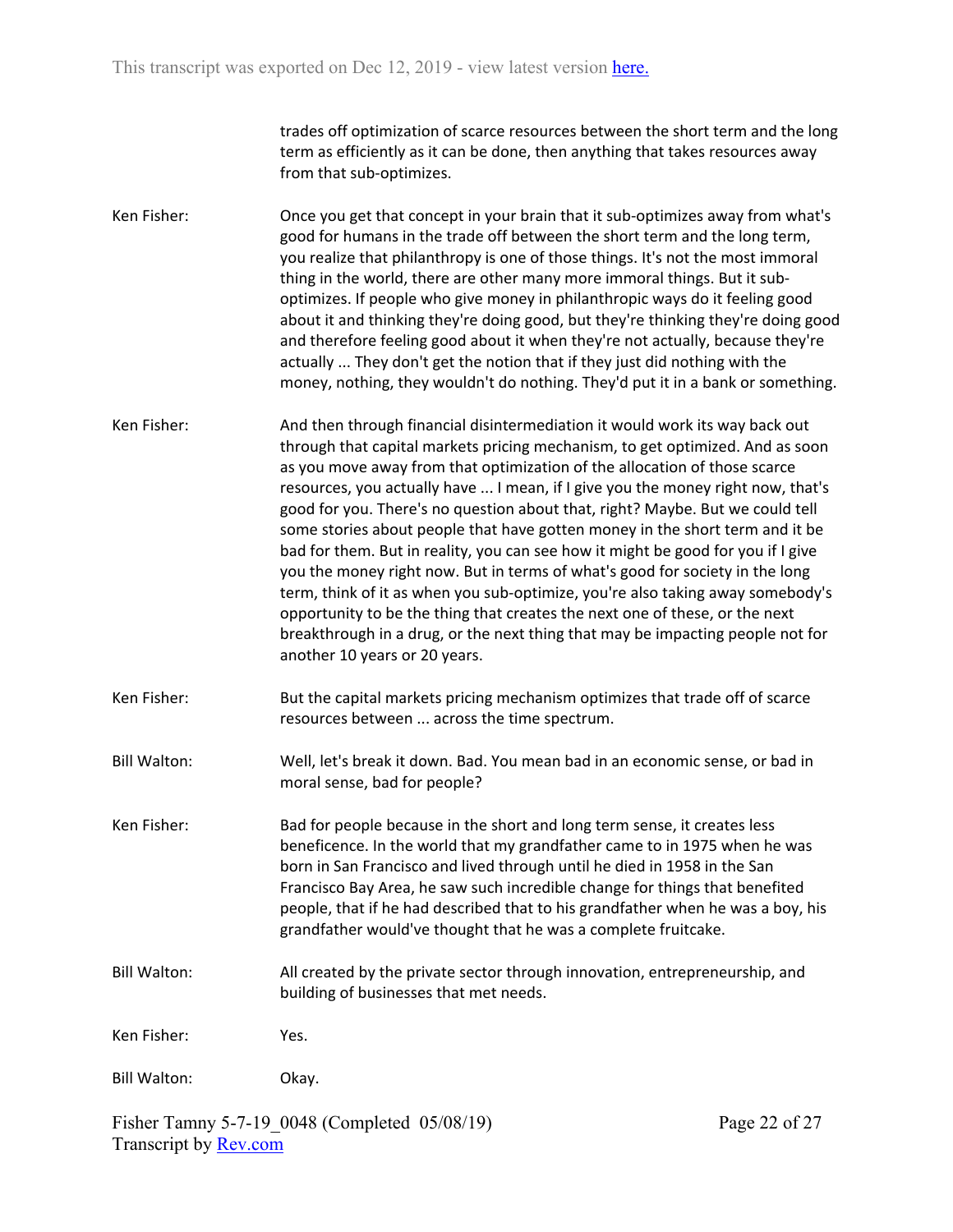| Ken Fisher:         | And that continues at a very fast pace, including things like this and then the<br>things that are like this that we haven't conceived yet. And it's those things we<br>haven't conceived yet that sub-optimization deprives us of. In going back to the<br>[inaudible] principal that you're very familiar with, we may never ever see if we<br>deprive ourselves of them.                                                                                                                                                                                   |
|---------------------|---------------------------------------------------------------------------------------------------------------------------------------------------------------------------------------------------------------------------------------------------------------------------------------------------------------------------------------------------------------------------------------------------------------------------------------------------------------------------------------------------------------------------------------------------------------|
| <b>Bill Walton:</b> | So the related notion is that wealth, capital needs to be in the strongest hands,<br>that knows best what to do with it?                                                                                                                                                                                                                                                                                                                                                                                                                                      |
| Ken Fisher:         | Knows what to do with it, I wouldn't quite go that way. Financial<br>disintermediation says that if you don't know what to do with it, you still put it<br>in someplace like a bank or you make a loan or you buy a treasury bill or<br>something, right?                                                                                                                                                                                                                                                                                                     |
| <b>Bill Walton:</b> | Well, that's knowing what to do with it thought, it's saying-                                                                                                                                                                                                                                                                                                                                                                                                                                                                                                 |
| Ken Fisher:         | And  No, no, no. But that's not because you're going to allocate it well.<br>Financial disintermediation takes that money and reallocates it into hands that<br>will maybe just be the entrepreneur that doesn't have a clue what he's doing,<br>and there's a whole long line of them, and they each get their little bit at the<br>trough, but this one creates this, and that changes the world.                                                                                                                                                           |
| John Tamny:         | There's information either way. Even if these ideas fail.                                                                                                                                                                                                                                                                                                                                                                                                                                                                                                     |
| <b>Bill Walton:</b> | What do you mean information?                                                                                                                                                                                                                                                                                                                                                                                                                                                                                                                                 |
| John Tamny:         | So Ray Dalio says he's worried about inequality. He's got 20 billion dollars<br>invested in the most audacious cancer cures, transportation advances possible,<br>even if you fail, we're that much closer.                                                                                                                                                                                                                                                                                                                                                   |
| Ken Fisher:         | But I'm in favor of inequality. I just want people to get the notion that inequality<br>is a good thing. So, let's just think this through. The richest guy in the world's<br>supposed to be this guy, Bezos, right? And when Bezos started Amazon, built it<br>up to become the richest guy in the world, did he contribute to inequality or<br>not? He did.                                                                                                                                                                                                 |
| John Tamny:         | Yes.                                                                                                                                                                                                                                                                                                                                                                                                                                                                                                                                                          |
| Ken Fisher:         | He is in fact the icon of inequality. We should want 17 more Jeff Bezos creating<br>new versions of bigger and better things that benefit people, because in doing<br>that, he gives all the things that those entities are, whether it's Steve Jobs giving<br>us this, or Bezos giving us that, it's the ones that haven't been done yet that<br>further create inequality. The bottom is always zero, the bottom will always be<br>zero. We will never get away from zero. All we can do is redistribute to give<br>them stuff, if that makes sense to you? |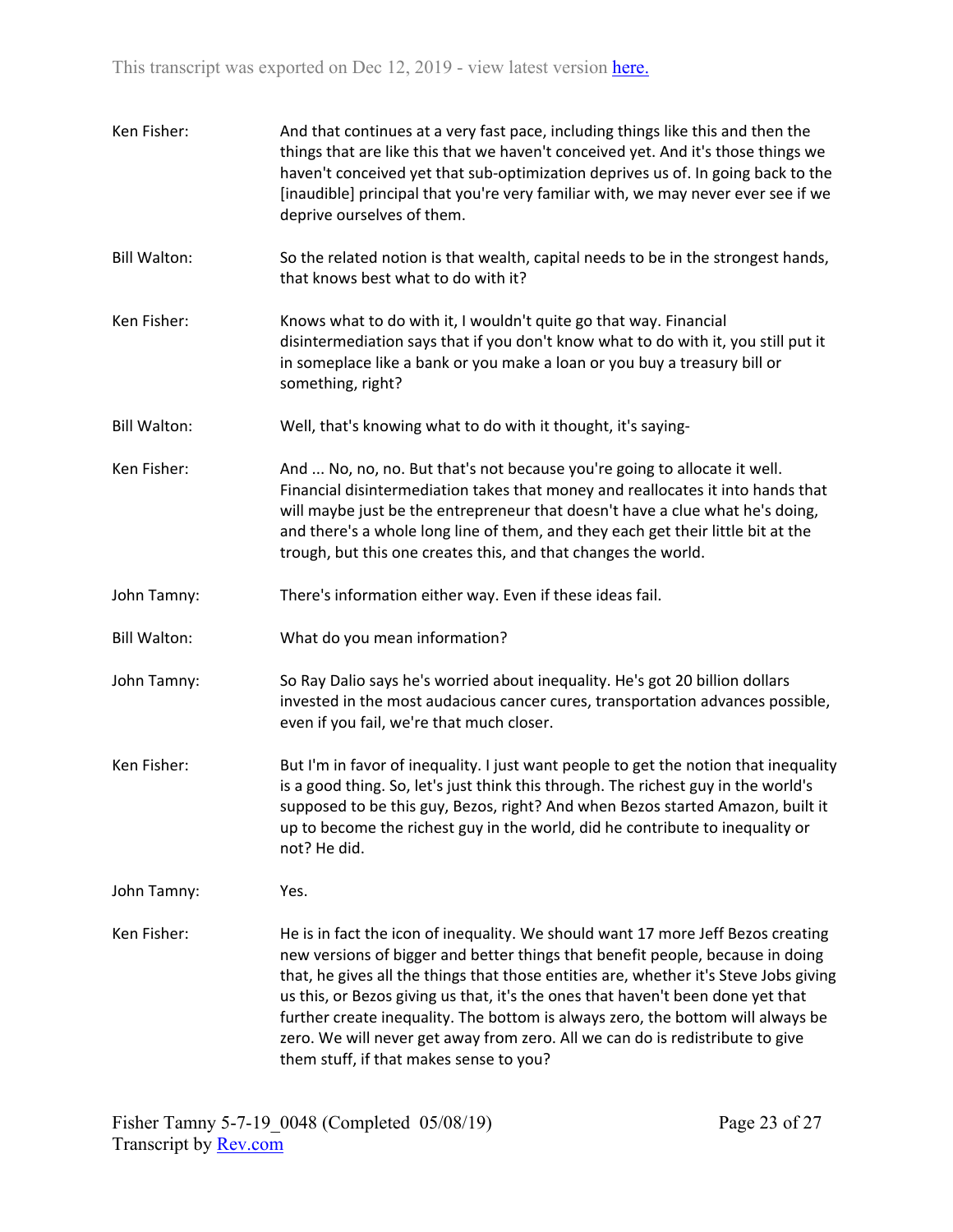| <b>Bill Walton:</b> | Oh, yeah.                                                                                                                                                                                                                                                                                                                                                                                                                                                                                                                                                                                                                                                                                                                  |
|---------------------|----------------------------------------------------------------------------------------------------------------------------------------------------------------------------------------------------------------------------------------------------------------------------------------------------------------------------------------------------------------------------------------------------------------------------------------------------------------------------------------------------------------------------------------------------------------------------------------------------------------------------------------------------------------------------------------------------------------------------|
| Ken Fisher:         | The people at the bottom will always be at zero, and all you can do, in a<br>productive sense, is to  But think of all of the people on the high end that<br>Bezos created as Bezos and crew. Think of all the people on the high end that<br>Gates created as Gates and crew. It's that part that does the never yet done.<br>And the never yet done is a hard part for people to get, but the never yet done<br>that succeeds is the part that creates income inequality and we should want<br>more of that. We should want more  some new version of some different<br>thing than this that has as much impact on the world as it's had, and we should<br>want more and which by definition brings you more inequality. |
| <b>Bill Walton:</b> | Well I agree, but how do you make a political argument along those lines,<br>because the equality-                                                                                                                                                                                                                                                                                                                                                                                                                                                                                                                                                                                                                         |
| Ken Fisher:         | I don't do political arguments.                                                                                                                                                                                                                                                                                                                                                                                                                                                                                                                                                                                                                                                                                            |
| <b>Bill Walton:</b> | Well, I can see that. But it's                                                                                                                                                                                                                                                                                                                                                                                                                                                                                                                                                                                                                                                                                             |
| Ken Fisher:         | I mean, I don't think you have to do anything.                                                                                                                                                                                                                                                                                                                                                                                                                                                                                                                                                                                                                                                                             |
| <b>Bill Walton:</b> | But you're getting at the  Yeah.                                                                                                                                                                                                                                                                                                                                                                                                                                                                                                                                                                                                                                                                                           |
| Ken Fisher:         | All you have to do is let all the wingnuts in the world see if they can raise capital<br>and start up some crazy business. And if they succeed, it works, and if they don't<br>succeed, as John kind of points out, somebody else learned something from the<br>failure, and then they go try to do some crazy thing.                                                                                                                                                                                                                                                                                                                                                                                                      |
| <b>Bill Walton:</b> | So in other words, you would agree with the statement that maybe our top 50<br>entrepreneurs in time created more wealth or more good than all the politicians<br>put together ever?                                                                                                                                                                                                                                                                                                                                                                                                                                                                                                                                       |
| Ken Fisher:         | Sure. Absolutely.                                                                                                                                                                                                                                                                                                                                                                                                                                                                                                                                                                                                                                                                                                          |
| <b>Bill Walton:</b> | Except maybe somebody like Churchill that kept anyone out of the war?                                                                                                                                                                                                                                                                                                                                                                                                                                                                                                                                                                                                                                                      |
| Ken Fisher:         | No, no, no. I'd say that differently. We do need to  The fundamental feature of<br>government, in its most important form, is to keep bad guys from running over<br>us. That's  And that's effectively the function that Churchill did as a defensive<br>function. And that's important, the defensive function that keeps the bad guys<br>from coming as hordes and taking all your stuff and destroying the ability to<br>create the new things.                                                                                                                                                                                                                                                                         |
| Ken Fisher:         | We do need that. We can't have the libertarian view of no defensive military<br>and in that regard, the fortitude of a Churchill in a tough time allows this world<br>to prevail. But it's not that  When  and I can't quote this exactly, but in one                                                                                                                                                                                                                                                                                                                                                                                                                                                                      |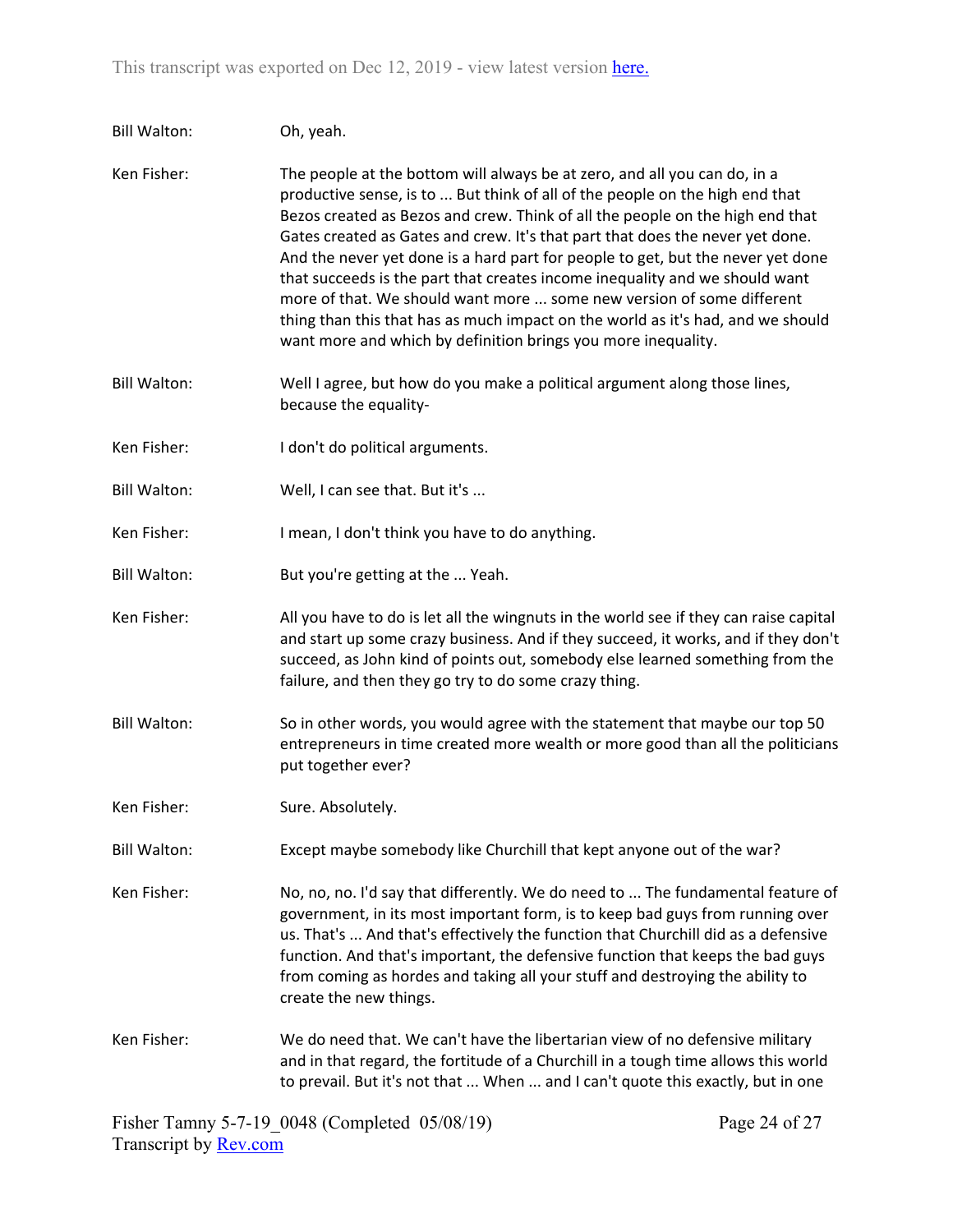|                              | of the State of the Union addresses that President Obama said, he said that the<br>government created fracking, and he intimated that the government created<br>the integrated circuit. And I'm sitting there thinking  And when he said that,<br>Jack Kilby had recently passed away, and Noyce had been dead for a long time, I<br>think Noyce died if I remember right in like 1990, and they'd have to be roiling<br>over in their grave to think that the government created the integrated circuit<br>and the notion that government created fracking.                                           |               |
|------------------------------|--------------------------------------------------------------------------------------------------------------------------------------------------------------------------------------------------------------------------------------------------------------------------------------------------------------------------------------------------------------------------------------------------------------------------------------------------------------------------------------------------------------------------------------------------------------------------------------------------------|---------------|
| Ken Fisher:                  | That's not the way these things happen.                                                                                                                                                                                                                                                                                                                                                                                                                                                                                                                                                                |               |
| <b>Bill Walton:</b>          | Well, that just tied into you didn't build that. I mean, that was the  whole<br>notion of  that  entrepreneurs couldn't succeed as truckers unless somebody<br>built the roads, and the roads were built by the government, and therefore the<br>blah, blah, blah.                                                                                                                                                                                                                                                                                                                                     |               |
| Ken Fisher:                  | Let me make another point on philanthropy. So I always say philanthropy's<br>immoral. It's bad for humans. When I say that to people that believe in<br>philanthropy, they never, ever, ever ask why. Never. And I've said that so many<br>times to people in philanthropy and they just change the subject. I just want you<br>to think about the implications of them not wanting to address why might it be<br>bad. And the fact is, people who give to philanthropy believe its good, it makes<br>them feel good, they have good intent  I mean, I'm accepting all that cold,<br>right?            |               |
| Ken Fisher:                  | The question is, in aggregate, does philanthropy help people relative to what<br>would happen if that money was just stuck in a bank somewhere and the<br>answer is it hurts people relative to what would happen if it was just stuck in a<br>bank somewhere. Now I've given away millions of dollars, tens of millions of<br>dollars. And I always feel guilty when I do. And when I do, when I give away<br>money, it's always for something that is effectively me engaging in my personal<br>interests at the expense of humanity. Like giving away money to support tree<br>stuff, tree science. |               |
| Ken Fisher:                  | I gave away a lot of money to Johns Hopkins Medical. You give the money to<br>Johns Hopkins Medical, I'm doing that tied to family connections to Hopkins and<br>other things that relate to that, and I'm feeling guilty because I know I'm not<br>actually doing good. I know I'm just supporting some of my own petty issues.                                                                                                                                                                                                                                                                       |               |
| <b>Bill Walton:</b>          | Well there's an argument on the left that private philanthropy shouldn't exist<br>because it's aggregating to wealth individuals doing the things you're describing,<br>and instead that money ought to be funneled through the government.                                                                                                                                                                                                                                                                                                                                                            |               |
| Ken Fisher:                  | Which is even more immoral.                                                                                                                                                                                                                                                                                                                                                                                                                                                                                                                                                                            |               |
| <b>Bill Walton:</b>          | Okay. Well, I just wanted to make that clear. So, in an ideal world, let's just<br>pretend you were king, how would this  we'd have capital allocation in the<br>private sector, we'd have government that would be-                                                                                                                                                                                                                                                                                                                                                                                   |               |
| Transcript by <b>Rev.com</b> | Fisher Tamny 5-7-19 0048 (Completed 05/08/19)                                                                                                                                                                                                                                                                                                                                                                                                                                                                                                                                                          | Page 25 of 27 |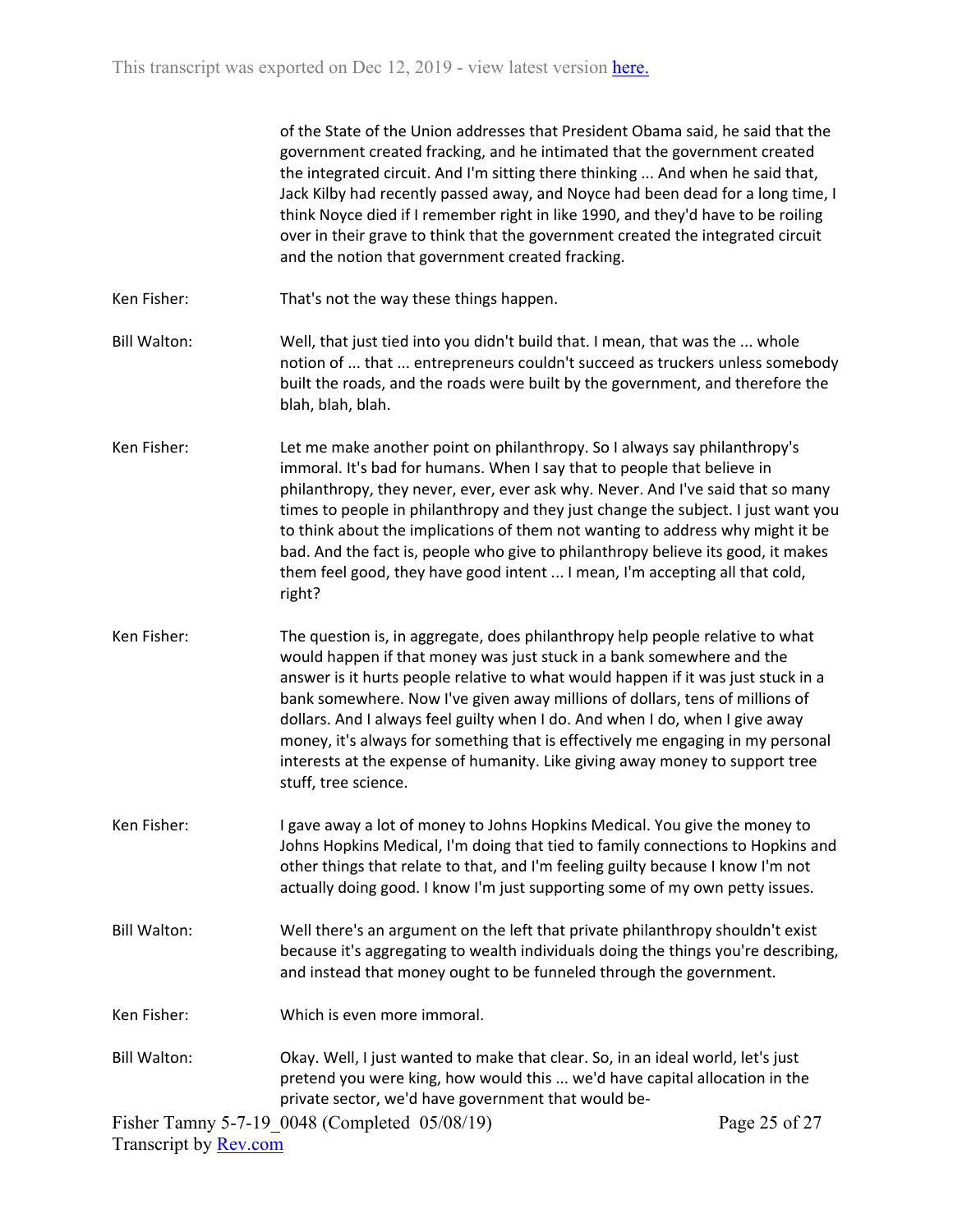| Ken Fisher:         | First thing that I would do if I was king is crown my wife queen.                                                                                                                                                                                                                                                                                                                                                                                                                                                                                                                                                           |
|---------------------|-----------------------------------------------------------------------------------------------------------------------------------------------------------------------------------------------------------------------------------------------------------------------------------------------------------------------------------------------------------------------------------------------------------------------------------------------------------------------------------------------------------------------------------------------------------------------------------------------------------------------------|
| <b>Bill Walton:</b> | She would like that.                                                                                                                                                                                                                                                                                                                                                                                                                                                                                                                                                                                                        |
| Ken Fisher:         | I don't know.                                                                                                                                                                                                                                                                                                                                                                                                                                                                                                                                                                                                               |
| <b>Bill Walton:</b> | She would like that? She may not.                                                                                                                                                                                                                                                                                                                                                                                                                                                                                                                                                                                           |
| Ken Fisher:         | Well, she may regret it really fast.                                                                                                                                                                                                                                                                                                                                                                                                                                                                                                                                                                                        |
| <b>Bill Walton:</b> | Okay. Yeah.                                                                                                                                                                                                                                                                                                                                                                                                                                                                                                                                                                                                                 |
| Ken Fisher:         | You saw what they did. You had Mr. Moore on and you saw what they did to<br>him.                                                                                                                                                                                                                                                                                                                                                                                                                                                                                                                                            |
| <b>Bill Walton:</b> | Oh, yeah.                                                                                                                                                                                                                                                                                                                                                                                                                                                                                                                                                                                                                   |
| Ken Fisher:         | I mean, it was brutal. You sit there and you say, "Who wants to go and subject<br>themselves to that?"                                                                                                                                                                                                                                                                                                                                                                                                                                                                                                                      |
| <b>Bill Walton:</b> | Well, that's another topic. It's very hard to get good people to want to go into<br>government because of what you've got to go through to get-                                                                                                                                                                                                                                                                                                                                                                                                                                                                             |
| Ken Fisher:         | In this day in age, to get through that gauntlet, before you get through that<br>gauntlet, they are going to turn you into a this and a that, you're a sexist, you're<br>a rapist, you're a murdered, you're a pillager, you're a looter, you're a you name<br>it, and they're going to find some photograph of you from when you were in a<br>costume in a high school play and turn it into something that's out of context<br>and different than it is and turn you into a bloody disaster to keep you from<br>being able to get into that office to try to discourage people. And I think that<br>discouragement works. |
| <b>Bill Walton:</b> | You bet.                                                                                                                                                                                                                                                                                                                                                                                                                                                                                                                                                                                                                    |
| Ken Fisher:         | Because who wants their kid subjected to that? Who wants their spouse<br>subjected to that? I felt very sorry for Moore that he got attacked in those ways.                                                                                                                                                                                                                                                                                                                                                                                                                                                                 |
| <b>Bill Walton:</b> | And  I don't know where this ends. I mean, we're deconstructing everybody on<br>both sides, so it's going to be-                                                                                                                                                                                                                                                                                                                                                                                                                                                                                                            |
| Ken Fisher:         | Yep.                                                                                                                                                                                                                                                                                                                                                                                                                                                                                                                                                                                                                        |
| <b>Bill Walton:</b> | So this is-                                                                                                                                                                                                                                                                                                                                                                                                                                                                                                                                                                                                                 |
| Ken Fisher:         | Did you know that Donald Trump and Nancy Pelosi are just evil? I read about it<br>in the newspaper.                                                                                                                                                                                                                                                                                                                                                                                                                                                                                                                         |

Fisher Tamny 5-7-19\_0048 (Completed 05/08/19) Transcript by <u>Rev.com</u>